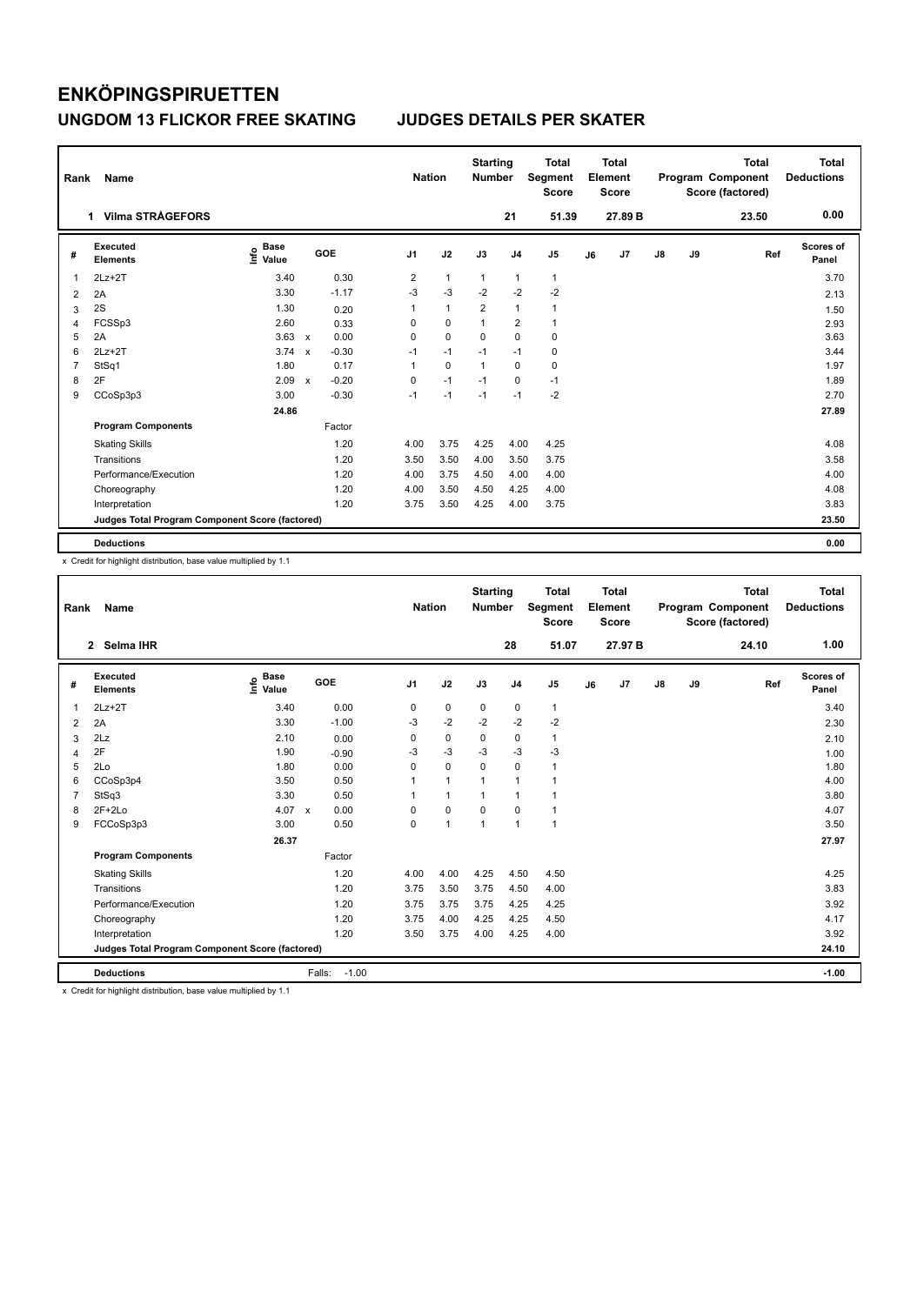| Rank           | Name                                            |      |                      |                           |         |                | <b>Nation</b>  | <b>Starting</b><br><b>Number</b> |                | <b>Total</b><br>Segment<br><b>Score</b> |    | <b>Total</b><br>Element<br><b>Score</b> |    |    | <b>Total</b><br>Program Component<br>Score (factored) | <b>Total</b><br><b>Deductions</b> |
|----------------|-------------------------------------------------|------|----------------------|---------------------------|---------|----------------|----------------|----------------------------------|----------------|-----------------------------------------|----|-----------------------------------------|----|----|-------------------------------------------------------|-----------------------------------|
|                | <b>Emelie NORDQVIST</b><br>3                    |      |                      |                           |         |                |                |                                  | 26             | 49.24                                   |    | 24.24                                   |    |    | 25.00                                                 | 0.00                              |
| #              | Executed<br><b>Elements</b>                     | lnfo | <b>Base</b><br>Value |                           | GOE     | J <sub>1</sub> | J2             | J3                               | J <sub>4</sub> | J <sub>5</sub>                          | J6 | J7                                      | J8 | J9 | Ref                                                   | <b>Scores of</b><br>Panel         |
| 1              | 2Lze                                            | e    | 1.50                 |                           | $-0.60$ | $-2$           | $-2$           | $-3$                             | $-2$           | -2                                      |    |                                         |    |    |                                                       | 0.90                              |
| 2              | CCoSp3p4                                        |      | 3.50                 |                           | 0.50    | 1              | $\mathbf{1}$   | $\overline{1}$                   | $\overline{2}$ | 1                                       |    |                                         |    |    |                                                       | 4.00                              |
| 3              | StSq3                                           |      | 3.30                 |                           | 0.50    | 2              | $\mathbf{1}$   | 1                                | $\overline{1}$ |                                         |    |                                         |    |    |                                                       | 3.80                              |
| 4              | $2F+2T$                                         |      | 3.52                 | $\mathsf{x}$              | 0.00    | $-1$           | $\mathbf 0$    | $\mathbf 0$                      | $\mathbf 0$    |                                         |    |                                         |    |    |                                                       | 3.52                              |
| 5              | 1A                                              |      | 1.21                 | $\mathbf x$               | 0.20    | 1              | $\mathbf 0$    | 1                                | $\overline{1}$ | $\mathbf{1}$                            |    |                                         |    |    |                                                       | 1.41                              |
| 6              | $2Lz+2T$                                        |      | 3.74                 | $\boldsymbol{\mathsf{x}}$ | 0.00    | 0              | $-1$           | 1                                | $\mathbf 0$    | 0                                       |    |                                         |    |    |                                                       | 3.74                              |
| $\overline{7}$ | 2Lo                                             |      | 1.98                 | $\boldsymbol{\mathsf{x}}$ | 0.00    | 0              | 0              | 0                                | $\mathbf 0$    | $\mathbf{1}$                            |    |                                         |    |    |                                                       | 1.98                              |
| 8              | 2F                                              |      | 2.09                 | $\boldsymbol{\mathsf{x}}$ | 0.00    | 0              | $\mathbf 0$    | $\Omega$                         | $\mathbf 0$    | 0                                       |    |                                         |    |    |                                                       | 2.09                              |
| 9              | FCCoSp3p3                                       |      | 3.00                 |                           | $-0.20$ | $-1$           | $\overline{1}$ | $-1$                             | $-2$           | $\mathbf 0$                             |    |                                         |    |    |                                                       | 2.80                              |
|                |                                                 |      | 23.84                |                           |         |                |                |                                  |                |                                         |    |                                         |    |    |                                                       | 24.24                             |
|                | <b>Program Components</b>                       |      |                      |                           | Factor  |                |                |                                  |                |                                         |    |                                         |    |    |                                                       |                                   |
|                | <b>Skating Skills</b>                           |      |                      |                           | 1.20    | 4.50           | 3.75           | 4.25                             | 4.25           | 4.50                                    |    |                                         |    |    |                                                       | 4.33                              |
|                | Transitions                                     |      |                      |                           | 1.20    | 4.25           | 3.50           | 4.00                             | 3.75           | 3.75                                    |    |                                         |    |    |                                                       | 3.83                              |
|                | Performance/Execution                           |      |                      |                           | 1.20    | 4.50           | 3.75           | 4.50                             | 4.25           | 4.00                                    |    |                                         |    |    |                                                       | 4.25                              |
|                | Choreography                                    |      |                      |                           | 1.20    | 4.75           | 3.75           | 4.50                             | 4.50           | 4.00                                    |    |                                         |    |    |                                                       | 4.33                              |
|                | Interpretation                                  |      |                      |                           | 1.20    | 4.50           | 3.50           | 4.25                             | 4.25           | 3.75                                    |    |                                         |    |    |                                                       | 4.08                              |
|                | Judges Total Program Component Score (factored) |      |                      |                           |         |                |                |                                  |                |                                         |    |                                         |    |    |                                                       | 25.00                             |
|                | <b>Deductions</b>                               |      |                      |                           |         |                |                |                                  |                |                                         |    |                                         |    |    |                                                       | 0.00                              |

x Credit for highlight distribution, base value multiplied by 1.1 e Wrong edge

| Rank           | <b>Name</b>                                     |      |                      |                         |                | <b>Nation</b>        | <b>Starting</b><br><b>Number</b> |                | <b>Total</b><br>Segment<br><b>Score</b> |    | Total<br>Element<br><b>Score</b> |               |    | <b>Total</b><br>Program Component<br>Score (factored) | Total<br><b>Deductions</b> |
|----------------|-------------------------------------------------|------|----------------------|-------------------------|----------------|----------------------|----------------------------------|----------------|-----------------------------------------|----|----------------------------------|---------------|----|-------------------------------------------------------|----------------------------|
|                | 4 Wilma LIND                                    |      |                      |                         |                |                      |                                  | 25             | 47.73                                   |    | 23.23                            |               |    | 24.50                                                 | 0.00                       |
| #              | <b>Executed</b><br><b>Elements</b>              | ١nf٥ | <b>Base</b><br>Value | GOE                     | J <sub>1</sub> | J2                   | J3                               | J <sub>4</sub> | J <sub>5</sub>                          | J6 | J7                               | $\mathsf{J}8$ | J9 | Ref                                                   | <b>Scores of</b><br>Panel  |
| $\mathbf{1}$   | 2A<<                                            | <<   | 1.10                 | $-0.40$                 | $-3$           | $-2$                 | $-2$                             | $-2$           | $-2$                                    |    |                                  |               |    |                                                       | 0.70                       |
| 2              | 2Lz                                             |      | 2.10                 | 0.00                    | 0              | $\mathbf 0$          | $\mathbf 0$                      | $\mathbf 0$    | 1                                       |    |                                  |               |    |                                                       | 2.10                       |
| 3              | $2F+2T$                                         |      | 3.20                 | 0.10                    | 0              | $\mathbf{1}$         | 1                                | $\pmb{0}$      | 0                                       |    |                                  |               |    |                                                       | 3.30                       |
| 4              | FCCoSp2p4                                       |      | 2.50                 | 0.50                    |                | $\blacktriangleleft$ | $\overline{1}$                   | $\mathbf{1}$   | 1                                       |    |                                  |               |    |                                                       | 3.00                       |
| 5              | 2Lo                                             |      | 1.80                 | 0.00                    | $\Omega$       | $\mathbf{1}$         | $\mathbf 0$                      | $\mathbf 0$    | 0                                       |    |                                  |               |    |                                                       | 1.80                       |
| 6              | $2Lz+2T$                                        |      | $3.74 \times$        | 0.00                    | $\Omega$       | $\mathbf 0$          | $\mathbf{1}$                     | $\mathbf 0$    | $\mathbf 0$                             |    |                                  |               |    |                                                       | 3.74                       |
| $\overline{7}$ | 2F                                              |      | 2.09                 | $-0.10$<br>$\mathbf{x}$ | $-1$           | $\Omega$             | $\Omega$                         | $-1$           | $\mathbf 0$                             |    |                                  |               |    |                                                       | 1.99                       |
| 8              | CCoSp3p3                                        |      | 3.00                 | 0.50                    |                | $\mathbf{1}$         | 1                                | $\mathbf{1}$   | $\mathbf 0$                             |    |                                  |               |    |                                                       | 3.50                       |
| 9              | StSq2                                           |      | 2.60                 | 0.50                    | 1              | $\overline{2}$       | $\overline{1}$                   | $\mathbf{1}$   | $\mathbf{1}$                            |    |                                  |               |    |                                                       | 3.10                       |
|                |                                                 |      | 22.13                |                         |                |                      |                                  |                |                                         |    |                                  |               |    |                                                       | 23.23                      |
|                | <b>Program Components</b>                       |      |                      | Factor                  |                |                      |                                  |                |                                         |    |                                  |               |    |                                                       |                            |
|                | <b>Skating Skills</b>                           |      |                      | 1.20                    | 4.00           | 4.00                 | 4.00                             | 4.25           | 4.25                                    |    |                                  |               |    |                                                       | 4.08                       |
|                | Transitions                                     |      |                      | 1.20                    | 3.75           | 3.75                 | 4.00                             | 4.00           | 3.75                                    |    |                                  |               |    |                                                       | 3.83                       |
|                | Performance/Execution                           |      |                      | 1.20                    | 4.00           | 4.25                 | 4.00                             | 4.25           | 4.50                                    |    |                                  |               |    |                                                       | 4.17                       |
|                | Choreography                                    |      |                      | 1.20                    | 3.75           | 4.25                 | 4.25                             | 4.00           | 4.50                                    |    |                                  |               |    |                                                       | 4.17                       |
|                | Interpretation                                  |      |                      | 1.20                    | 4.00           | 4.00                 | 4.25                             | 4.25           | 4.25                                    |    |                                  |               |    |                                                       | 4.17                       |
|                | Judges Total Program Component Score (factored) |      |                      |                         |                |                      |                                  |                |                                         |    |                                  |               |    |                                                       | 24.50                      |
|                | <b>Deductions</b>                               |      |                      |                         |                |                      |                                  |                |                                         |    |                                  |               |    |                                                       | 0.00                       |

<< Downgraded jump x Credit for highlight distribution, base value multiplied by 1.1 ! Not clear edge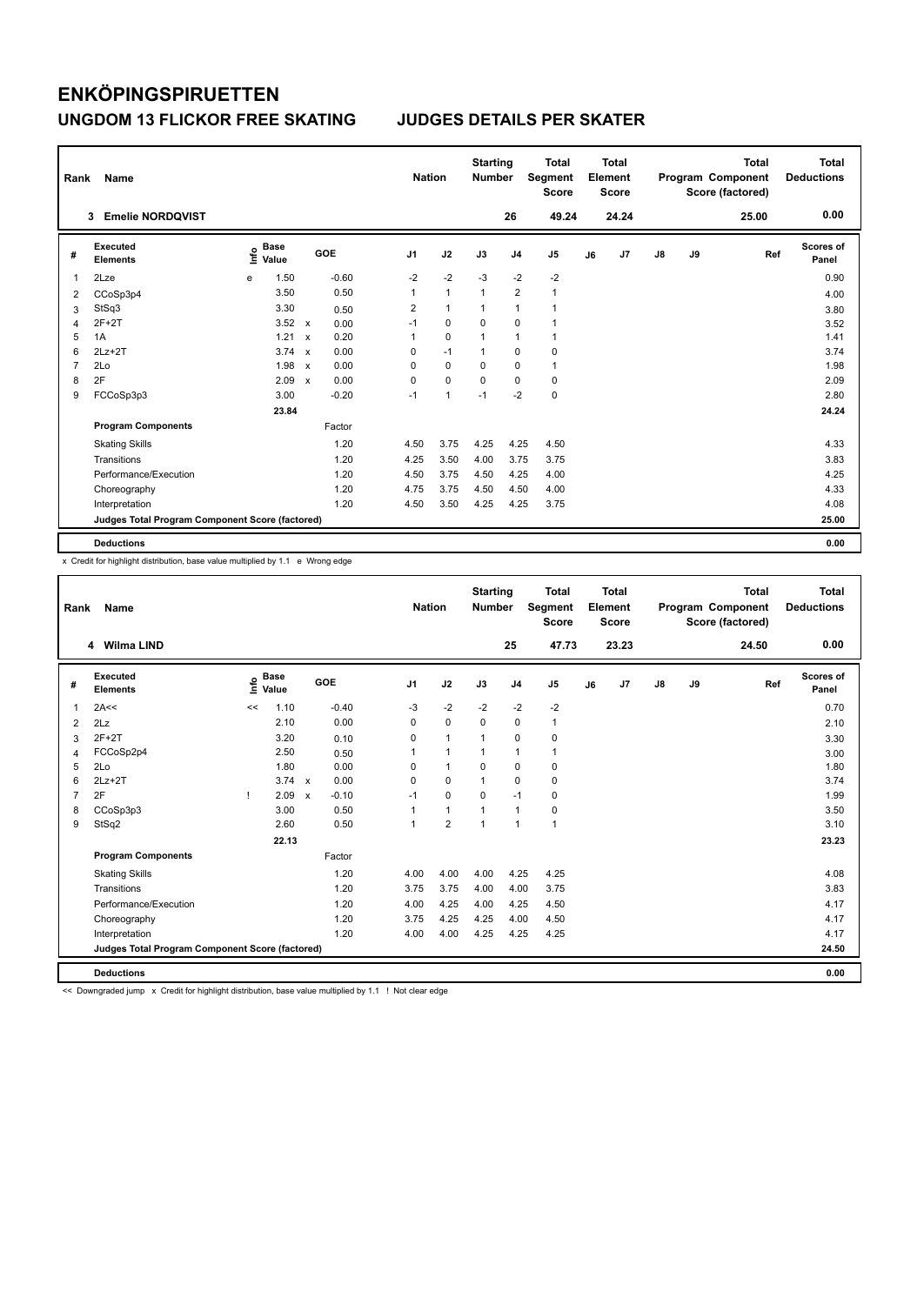| Rank | Name                                            |   |                                  |              |         |                | <b>Nation</b> | <b>Starting</b><br><b>Number</b> |                | <b>Total</b><br>Segment<br><b>Score</b> |    | <b>Total</b><br>Element<br><b>Score</b> |    |    | <b>Total</b><br>Program Component<br>Score (factored) | <b>Total</b><br><b>Deductions</b> |
|------|-------------------------------------------------|---|----------------------------------|--------------|---------|----------------|---------------|----------------------------------|----------------|-----------------------------------------|----|-----------------------------------------|----|----|-------------------------------------------------------|-----------------------------------|
|      | 5 Anja LIEDHOLM                                 |   |                                  |              |         |                |               |                                  | 20             | 46.01                                   |    | 24.41 B                                 |    |    | 21.60                                                 | 0.00                              |
| #    | <b>Executed</b><br><b>Elements</b>              |   | <b>Base</b><br>e Base<br>⊆ Value |              | GOE     | J <sub>1</sub> | J2            | J3                               | J <sub>4</sub> | J <sub>5</sub>                          | J6 | J7                                      | J8 | J9 | Ref                                                   | <b>Scores of</b><br>Panel         |
| 1    | 2Lo                                             |   | 1.80                             |              | 0.30    | 2              | 1             | 1                                | $\mathbf{1}$   | $\mathbf{1}$                            |    |                                         |    |    |                                                       | 2.10                              |
| 2    | 2Lze                                            | e | 1.50                             |              | $-0.60$ | $-2$           | $-2$          | $-2$                             | $-2$           | $-2$                                    |    |                                         |    |    |                                                       | 0.90                              |
| 3    | StSq2                                           |   | 2.60                             |              | 0.17    | 0              | $\mathbf{1}$  | 1                                | $\pmb{0}$      | $\pmb{0}$                               |    |                                         |    |    |                                                       | 2.77                              |
| 4    | 2A                                              |   | 3.30                             |              | $-1.00$ | $-3$           | $-2$          | $-1$                             | $-2$           | $-2$                                    |    |                                         |    |    |                                                       | 2.30                              |
| 5    | CCoSp3p3                                        |   | 3.00                             |              | $-0.20$ | $-2$           | $-1$          | $\Omega$                         | 0              | $-1$                                    |    |                                         |    |    |                                                       | 2.80                              |
| 6    | 2Lze+2Lo                                        | e | 3.63                             | $\mathsf{x}$ | $-0.60$ | $-2$           | $-3$          | $-2$                             | $-2$           | $-2$                                    |    |                                         |    |    |                                                       | 3.03                              |
| 7    | FSSp3                                           |   | 2.60                             |              | $-0.10$ | 1              | 0             | $-1$                             | $-1$           | 0                                       |    |                                         |    |    |                                                       | 2.50                              |
| 8    | $2F+2T$                                         |   | 3.52                             | $\mathbf{x}$ | 0.10    | 0              | $\mathbf 0$   | $\Omega$                         | $\mathbf{1}$   | $\mathbf{1}$                            |    |                                         |    |    |                                                       | 3.62                              |
| 9    | 2F                                              |   | 2.09                             | $\mathsf{x}$ | 0.30    | 1              | 1             | 1                                | $\mathbf{1}$   | $\overline{1}$                          |    |                                         |    |    |                                                       | 2.39                              |
|      |                                                 |   | 24.04                            |              |         |                |               |                                  |                |                                         |    |                                         |    |    |                                                       | 24.41                             |
|      | <b>Program Components</b>                       |   |                                  |              | Factor  |                |               |                                  |                |                                         |    |                                         |    |    |                                                       |                                   |
|      | <b>Skating Skills</b>                           |   |                                  |              | 1.20    | 3.75           | 3.50          | 4.25                             | 4.00           | 3.75                                    |    |                                         |    |    |                                                       | 3.83                              |
|      | Transitions                                     |   |                                  |              | 1.20    | 3.25           | 3.25          | 3.50                             | 3.75           | 3.00                                    |    |                                         |    |    |                                                       | 3.33                              |
|      | Performance/Execution                           |   |                                  |              | 1.20    | 3.75           | 3.50          | 4.00                             | 4.00           | 3.25                                    |    |                                         |    |    |                                                       | 3.75                              |
|      | Choreography                                    |   |                                  |              | 1.20    | 3.25           | 3.75          | 4.00                             | 4.00           | 3.25                                    |    |                                         |    |    |                                                       | 3.67                              |
|      | Interpretation                                  |   |                                  |              | 1.20    | 3.25           | 3.25          | 4.00                             | 3.75           | 3.00                                    |    |                                         |    |    |                                                       | 3.42                              |
|      | Judges Total Program Component Score (factored) |   |                                  |              |         |                |               |                                  |                |                                         |    |                                         |    |    |                                                       | 21.60                             |
|      | <b>Deductions</b>                               |   |                                  |              |         |                |               |                                  |                |                                         |    |                                         |    |    |                                                       | 0.00                              |

x Credit for highlight distribution, base value multiplied by 1.1 e Wrong edge

| Rank           | Name                                            |    |                                  |              |         | <b>Nation</b>  |              | <b>Starting</b><br><b>Number</b> |                | <b>Total</b><br>Segment<br><b>Score</b> |    | <b>Total</b><br>Element<br><b>Score</b> |    |    | <b>Total</b><br>Program Component<br>Score (factored) | Total<br><b>Deductions</b> |
|----------------|-------------------------------------------------|----|----------------------------------|--------------|---------|----------------|--------------|----------------------------------|----------------|-----------------------------------------|----|-----------------------------------------|----|----|-------------------------------------------------------|----------------------------|
|                | <b>Elin LAGERWALL</b><br>6                      |    |                                  |              |         |                |              |                                  | 18             | 44.75                                   |    | 22.05                                   |    |    | 22.70                                                 | 0.00                       |
| #              | Executed<br><b>Elements</b>                     |    | <b>Base</b><br>e Base<br>⊆ Value | <b>GOE</b>   |         | J <sub>1</sub> | J2           | J3                               | J <sub>4</sub> | J <sub>5</sub>                          | J6 | J7                                      | J8 | J9 | Ref                                                   | Scores of<br>Panel         |
| 1              | $2Lz+2T$                                        |    | 3.40                             |              | 0.30    | 1              | $\mathbf{1}$ | $\mathbf{1}$                     | $\mathbf{1}$   | 0                                       |    |                                         |    |    |                                                       | 3.70                       |
| 2              | 2A<<                                            | << | 1.10                             |              | $-0.47$ | $-3$           | $-2$         | $-3$                             | $-2$           | $-2$                                    |    |                                         |    |    |                                                       | 0.63                       |
| 3              | 2Fe                                             | e  | 1.40                             |              | $-0.30$ | $-1$           | $-2$         | $-1$                             | $-1$           | 0                                       |    |                                         |    |    |                                                       | 1.10                       |
| $\overline{4}$ | 2Lo                                             |    | 1.80                             |              | 0.20    | 1              | $\mathbf{1}$ | $\mathbf{1}$                     | $\mathbf 0$    | 0                                       |    |                                         |    |    |                                                       | 2.00                       |
| 5              | FCCoSp2p2                                       |    | 1.80                             |              | 0.00    | $\Omega$       | $\mathbf 0$  | $\Omega$                         | $\Omega$       | $-2$                                    |    |                                         |    |    |                                                       | 1.80                       |
| 6              | 2Lz                                             |    | 2.31                             | $\mathsf{x}$ | 0.30    | 1              | $\mathbf{1}$ | $\overline{1}$                   | $\mathbf{1}$   | $\mathbf{1}$                            |    |                                         |    |    |                                                       | 2.61                       |
| $\overline{7}$ | StSq3                                           |    | 3.30                             |              | 0.50    | 1              | $\mathbf{1}$ | 1                                | $\mathbf{1}$   | 1                                       |    |                                         |    |    |                                                       | 3.80                       |
| 8              | $2Lo+2T$                                        |    | 3.41                             | $\mathsf{x}$ | 0.00    | $\Omega$       | $\mathbf 0$  | $\Omega$                         | $\mathbf 0$    | 0                                       |    |                                         |    |    |                                                       | 3.41                       |
| 9              | CCoSp3p3                                        |    | 3.00                             |              | 0.00    | 0              | $\mathbf 0$  | $\overline{1}$                   | $\mathbf 0$    | $\pmb{0}$                               |    |                                         |    |    |                                                       | 3.00                       |
|                |                                                 |    | 21.52                            |              |         |                |              |                                  |                |                                         |    |                                         |    |    |                                                       | 22.05                      |
|                | <b>Program Components</b>                       |    |                                  |              | Factor  |                |              |                                  |                |                                         |    |                                         |    |    |                                                       |                            |
|                | <b>Skating Skills</b>                           |    |                                  |              | 1.20    | 4.25           | 3.75         | 4.00                             | 4.25           | 4.00                                    |    |                                         |    |    |                                                       | 4.08                       |
|                | Transitions                                     |    |                                  |              | 1.20    | 3.50           | 3.50         | 3.75                             | 3.50           | 3.50                                    |    |                                         |    |    |                                                       | 3.50                       |
|                | Performance/Execution                           |    |                                  |              | 1.20    | 4.00           | 3.75         | 4.00                             | 4.00           | 3.75                                    |    |                                         |    |    |                                                       | 3.92                       |
|                | Choreography                                    |    |                                  |              | 1.20    | 3.75           | 4.00         | 4.00                             | 3.75           | 3.75                                    |    |                                         |    |    |                                                       | 3.83                       |
|                | Interpretation                                  |    |                                  |              | 1.20    | 3.50           | 3.75         | 3.75                             | 3.50           | 3.25                                    |    |                                         |    |    |                                                       | 3.58                       |
|                | Judges Total Program Component Score (factored) |    |                                  |              |         |                |              |                                  |                |                                         |    |                                         |    |    |                                                       | 22.70                      |
|                | <b>Deductions</b>                               |    |                                  |              |         |                |              |                                  |                |                                         |    |                                         |    |    |                                                       | 0.00                       |

<< Downgraded jump x Credit for highlight distribution, base value multiplied by 1.1 e Wrong edge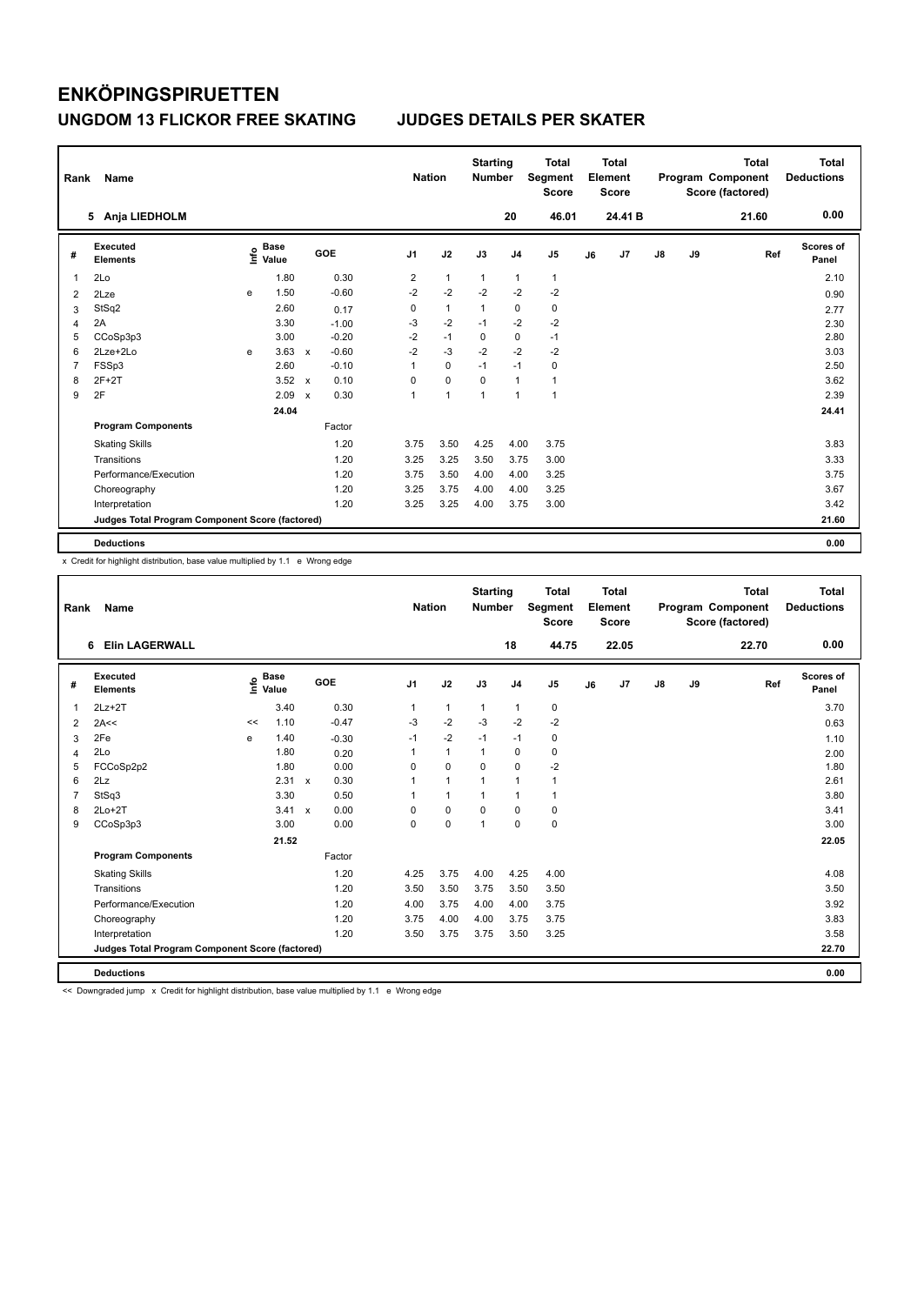| Rank           | Name                                            |   |                                  |                           |         |                | <b>Nation</b>  | <b>Starting</b><br><b>Number</b> |                | <b>Total</b><br>Segment<br><b>Score</b> |    | <b>Total</b><br>Element<br><b>Score</b> |    |    | <b>Total</b><br>Program Component<br>Score (factored) | Total<br><b>Deductions</b> |
|----------------|-------------------------------------------------|---|----------------------------------|---------------------------|---------|----------------|----------------|----------------------------------|----------------|-----------------------------------------|----|-----------------------------------------|----|----|-------------------------------------------------------|----------------------------|
|                | <b>Felicia ISRAELSSON</b><br>7                  |   |                                  |                           |         |                |                |                                  | 17             | 42.59                                   |    | 21.49                                   |    |    | 21.10                                                 | 0.00                       |
| #              | Executed<br><b>Elements</b>                     |   | <b>Base</b><br>e Base<br>⊆ Value |                           | GOE     | J <sub>1</sub> | J2             | J3                               | J <sub>4</sub> | J <sub>5</sub>                          | J6 | J7                                      | J8 | J9 | Ref                                                   | Scores of<br>Panel         |
| 1              | 2Lo+2Lo                                         |   | 3.60                             |                           | $-0.60$ | $-3$           | $-2$           | $-2$                             | $-2$           | $-2$                                    |    |                                         |    |    |                                                       | 3.00                       |
| 2              | $2F+1Lo$                                        |   | 2.40                             |                           | 0.00    | 0              | $\mathbf 0$    | 0                                | $\mathbf 0$    | $-1$                                    |    |                                         |    |    |                                                       | 2.40                       |
| 3              | 2Lze                                            | e | 1.50                             |                           | $-0.40$ | $-2$           | $-1$           | $-1$                             | $-1$           | $-2$                                    |    |                                         |    |    |                                                       | 1.10                       |
| 4              | StSq2                                           |   | 2.60                             |                           | 0.33    | 0              | $\overline{1}$ | $\mathbf 0$                      | $\mathbf{1}$   | $\mathbf{1}$                            |    |                                         |    |    |                                                       | 2.93                       |
| 5              | FCCoSp3p4                                       |   | 3.50                             |                           | 0.50    | 1              | $\overline{1}$ | $\overline{1}$                   | $\mathbf{1}$   | 1                                       |    |                                         |    |    |                                                       | 4.00                       |
| 6              | 2F                                              |   | 2.09                             | $\boldsymbol{\mathsf{x}}$ | 0.00    | 0              | $\pmb{0}$      | $\mathbf 0$                      | $\mathbf 0$    | 0                                       |    |                                         |    |    |                                                       | 2.09                       |
| $\overline{7}$ | 1A                                              |   | 1.21                             | $\boldsymbol{\mathsf{x}}$ | 0.00    | 0              | $\mathbf 0$    | 0                                | 0              | 0                                       |    |                                         |    |    |                                                       | 1.21                       |
| 8              | 2S                                              |   | 1.43                             | $\boldsymbol{\mathsf{x}}$ | 0.00    | 0              | $\mathbf 0$    | $\Omega$                         | $\mathbf 0$    | 0                                       |    |                                         |    |    |                                                       | 1.43                       |
| 9              | CCoSp3p3                                        |   | 3.00                             |                           | 0.33    | 1              | $\overline{1}$ | $\overline{1}$                   | $\mathbf 0$    | $\mathbf 0$                             |    |                                         |    |    |                                                       | 3.33                       |
|                |                                                 |   | 21.33                            |                           |         |                |                |                                  |                |                                         |    |                                         |    |    |                                                       | 21.49                      |
|                | <b>Program Components</b>                       |   |                                  |                           | Factor  |                |                |                                  |                |                                         |    |                                         |    |    |                                                       |                            |
|                | <b>Skating Skills</b>                           |   |                                  |                           | 1.20    | 3.50           | 3.75           | 3.50                             | 3.75           | 3.50                                    |    |                                         |    |    |                                                       | 3.58                       |
|                | Transitions                                     |   |                                  |                           | 1.20    | 3.50           | 3.50           | 3.50                             | 3.75           | 3.00                                    |    |                                         |    |    |                                                       | 3.50                       |
|                | Performance/Execution                           |   |                                  |                           | 1.20    | 3.50           | 3.75           | 3.75                             | 3.75           | 3.50                                    |    |                                         |    |    |                                                       | 3.67                       |
|                | Choreography                                    |   |                                  |                           | 1.20    | 3.25           | 4.00           | 3.75                             | 3.50           | 3.50                                    |    |                                         |    |    |                                                       | 3.58                       |
|                | Interpretation                                  |   |                                  |                           | 1.20    | 3.00           | 3.75           | 3.50                             | 3.25           | 3.00                                    |    |                                         |    |    |                                                       | 3.25                       |
|                | Judges Total Program Component Score (factored) |   |                                  |                           |         |                |                |                                  |                |                                         |    |                                         |    |    |                                                       | 21.10                      |
|                | <b>Deductions</b>                               |   |                                  |                           |         |                |                |                                  |                |                                         |    |                                         |    |    |                                                       | 0.00                       |

x Credit for highlight distribution, base value multiplied by 1.1 e Wrong edge

| Rank           | Name                                            |      |                      |                           |                   | <b>Nation</b>  |              | <b>Starting</b><br><b>Number</b> |                | <b>Total</b><br>Segment<br><b>Score</b> |    | Total<br>Element<br><b>Score</b> |    |    | <b>Total</b><br>Program Component<br>Score (factored) | Total<br><b>Deductions</b> |
|----------------|-------------------------------------------------|------|----------------------|---------------------------|-------------------|----------------|--------------|----------------------------------|----------------|-----------------------------------------|----|----------------------------------|----|----|-------------------------------------------------------|----------------------------|
|                | <b>Alva ERIKSSON</b><br>8                       |      |                      |                           |                   |                |              |                                  | 24             | 42.32                                   |    | 22.32                            |    |    | 21.00                                                 | 1.00                       |
| #              | Executed<br><b>Elements</b>                     | ١nf٥ | <b>Base</b><br>Value |                           | GOE               | J <sub>1</sub> | J2           | J3                               | J <sub>4</sub> | J <sub>5</sub>                          | J6 | J <sub>7</sub>                   | J8 | J9 | Ref                                                   | <b>Scores of</b><br>Panel  |
| $\mathbf{1}$   | $2Lze+2T$                                       | e    | 2.80                 |                           | $-0.60$           | $-2$           | $-2$         | $-2$                             | $-2$           | $-2$                                    |    |                                  |    |    |                                                       | 2.20                       |
| 2              | 2F                                              |      | 1.90                 |                           | 0.00              | 0              | $\mathbf 0$  | $\mathbf 0$                      | $\mathbf 0$    | $\mathbf 0$                             |    |                                  |    |    |                                                       | 1.90                       |
| 3              | FCCoSp3p4                                       |      | 3.50                 |                           | 0.50              | 0              | $\mathbf{1}$ | $\mathbf{1}$                     | $\mathbf{1}$   | 1                                       |    |                                  |    |    |                                                       | 4.00                       |
| $\overline{4}$ | StSq3                                           |      | 3.30                 |                           | 0.00              | 0              | $\mathbf 0$  | $\Omega$                         | $\mathbf 0$    | $\mathbf 0$                             |    |                                  |    |    |                                                       | 3.30                       |
| 5              | 2A<<                                            | <<   | 1.21                 | $\boldsymbol{\mathsf{x}}$ | $-0.60$           | $-3$           | $-3$         | $-3$                             | $-3$           | $-3$                                    |    |                                  |    |    |                                                       | 0.61                       |
| 6              | $2F+2T$                                         |      | 3.52                 | $\boldsymbol{\mathsf{x}}$ | $-0.20$           | $-1$           | $-1$         | $\Omega$                         | $\mathbf 0$    | $-1$                                    |    |                                  |    |    |                                                       | 3.32                       |
| $\overline{7}$ | 2Lz                                             |      | 2.31                 | $\boldsymbol{\mathsf{x}}$ | $-0.30$           | $-1$           | $-1$         | $\mathbf 0$                      | $-1$           | $-1$                                    |    |                                  |    |    |                                                       | 2.01                       |
| 8              | 2Lo                                             |      | 1.98                 | $\mathbf{x}$              | 0.00              | $\Omega$       | $\mathbf 0$  | $\Omega$                         | $\mathbf 0$    | $\mathbf 0$                             |    |                                  |    |    |                                                       | 1.98                       |
| 9              | CCoSp3p3                                        |      | 3.00                 |                           | 0.00              | $\Omega$       | $\mathbf 0$  | $\Omega$                         | $-1$           | $\mathbf 0$                             |    |                                  |    |    |                                                       | 3.00                       |
|                |                                                 |      | 23.52                |                           |                   |                |              |                                  |                |                                         |    |                                  |    |    |                                                       | 22.32                      |
|                | <b>Program Components</b>                       |      |                      |                           | Factor            |                |              |                                  |                |                                         |    |                                  |    |    |                                                       |                            |
|                | <b>Skating Skills</b>                           |      |                      |                           | 1.20              | 3.25           | 3.50         | 3.50                             | 3.75           | 3.75                                    |    |                                  |    |    |                                                       | 3.58                       |
|                | Transitions                                     |      |                      |                           | 1.20              | 3.00           | 3.50         | 3.25                             | 3.50           | 3.00                                    |    |                                  |    |    |                                                       | 3.25                       |
|                | Performance/Execution                           |      |                      |                           | 1.20              | 3.50           | 3.75         | 3.50                             | 4.00           | 3.50                                    |    |                                  |    |    |                                                       | 3.58                       |
|                | Choreography                                    |      |                      |                           | 1.20              | 3.75           | 3.75         | 3.50                             | 3.75           | 3.50                                    |    |                                  |    |    |                                                       | 3.67                       |
|                | Interpretation                                  |      |                      |                           | 1.20              | 3.25           | 3.50         | 3.25                             | 3.50           | 3.50                                    |    |                                  |    |    |                                                       | 3.42                       |
|                | Judges Total Program Component Score (factored) |      |                      |                           |                   |                |              |                                  |                |                                         |    |                                  |    |    |                                                       | 21.00                      |
|                | <b>Deductions</b>                               |      |                      |                           | $-1.00$<br>Falls: |                |              |                                  |                |                                         |    |                                  |    |    |                                                       | $-1.00$                    |

<< Downgraded jump x Credit for highlight distribution, base value multiplied by 1.1 e Wrong edge ! Not clear edge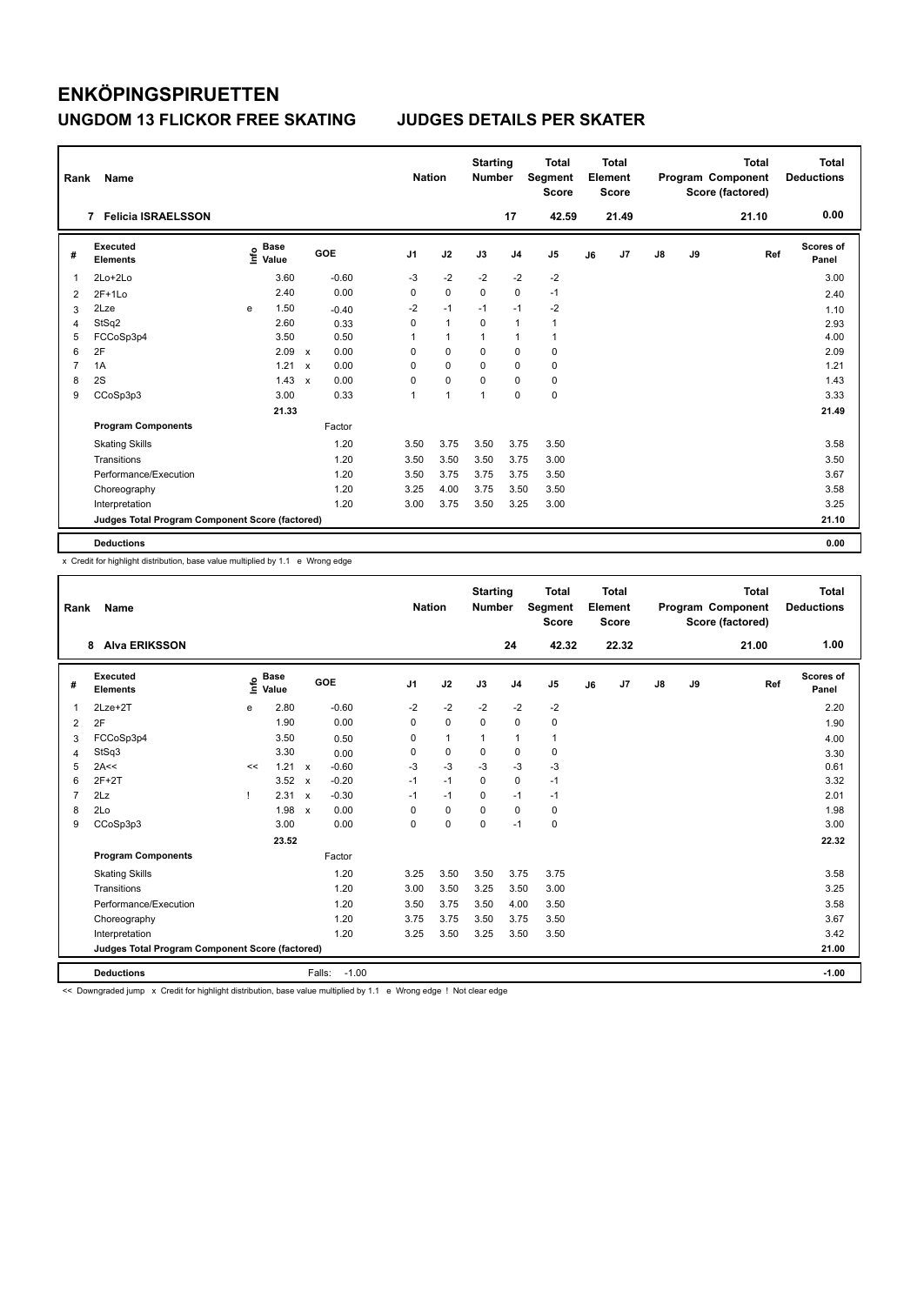| Rank           | Name                                            |                                  |             |         |                | <b>Nation</b> | <b>Starting</b><br><b>Number</b> |                | <b>Total</b><br>Segment<br><b>Score</b> |    | <b>Total</b><br>Element<br><b>Score</b> |    |    | <b>Total</b><br>Program Component<br>Score (factored) | <b>Total</b><br><b>Deductions</b> |
|----------------|-------------------------------------------------|----------------------------------|-------------|---------|----------------|---------------|----------------------------------|----------------|-----------------------------------------|----|-----------------------------------------|----|----|-------------------------------------------------------|-----------------------------------|
|                | <b>Tuva SILVERBORN</b><br>9                     |                                  |             |         |                |               |                                  | 6              | 40.52                                   |    | 19.92                                   |    |    | 20.60                                                 | 0.00                              |
| #              | Executed<br><b>Elements</b>                     | <b>Base</b><br>e Base<br>⊆ Value |             | GOE     | J <sub>1</sub> | J2            | J3                               | J <sub>4</sub> | J <sub>5</sub>                          | J6 | J7                                      | J8 | J9 | Ref                                                   | <b>Scores of</b><br>Panel         |
| 1              | 2Lo                                             | 1.80                             |             | 0.00    | 0              | $\mathbf 0$   | 0                                | $\mathbf 0$    | 0                                       |    |                                         |    |    |                                                       | 1.80                              |
| 2              | 2S                                              | 1.30                             |             | 0.00    | 0              | 0             | 1                                | 0              | $\mathbf 0$                             |    |                                         |    |    |                                                       | 1.30                              |
| 3              | FCCoSp3p3                                       | 3.00                             |             | 0.17    | 1              | $\mathbf{1}$  | 0                                | $\pmb{0}$      | $\mathbf 0$                             |    |                                         |    |    |                                                       | 3.17                              |
| 4              | $2T+2T$                                         | 2.60                             |             | $-0.07$ | 0              | $-1$          | 0                                | 0              | $-1$                                    |    |                                         |    |    |                                                       | 2.53                              |
| 5              | 2S                                              | $1.43 \times$                    |             | 0.00    | 0              | $\mathbf 0$   | $\Omega$                         | 0              | 0                                       |    |                                         |    |    |                                                       | 1.43                              |
| 6              | 2Lo                                             | 1.98                             | X           | 0.00    | 0              | 0             | 1                                | 0              | $\mathbf 0$                             |    |                                         |    |    |                                                       | 1.98                              |
| $\overline{7}$ | StSq2                                           | 2.60                             |             | $-0.33$ | $-1$           | 0             | $\Omega$                         | $-1$           | $-1$                                    |    |                                         |    |    |                                                       | 2.27                              |
| 8              | 1A+1A+SEQ                                       | 1.94                             | $\mathbf x$ | 0.00    | 0              | 0             | $\Omega$                         | $\mathbf 0$    | $-1$                                    |    |                                         |    |    |                                                       | 1.94                              |
| 9              | CCoSp3p3                                        | 3.00                             |             | 0.50    | 1              | 1             | 1                                | $\overline{1}$ | $\mathbf 0$                             |    |                                         |    |    |                                                       | 3.50                              |
|                |                                                 | 19.65                            |             |         |                |               |                                  |                |                                         |    |                                         |    |    |                                                       | 19.92                             |
|                | <b>Program Components</b>                       |                                  |             | Factor  |                |               |                                  |                |                                         |    |                                         |    |    |                                                       |                                   |
|                | <b>Skating Skills</b>                           |                                  |             | 1.20    | 3.50           | 3.50          | 3.50                             | 3.25           | 3.50                                    |    |                                         |    |    |                                                       | 3.50                              |
|                | Transitions                                     |                                  |             | 1.20    | 3.50           | 3.25          | 3.25                             | 3.00           | 2.75                                    |    |                                         |    |    |                                                       | 3.17                              |
|                | Performance/Execution                           |                                  |             | 1.20    | 3.75           | 3.50          | 3.75                             | 3.50           | 3.50                                    |    |                                         |    |    |                                                       | 3.58                              |
|                | Choreography                                    |                                  |             | 1.20    | 3.75           | 3.75          | 3.50                             | 3.25           | 3.00                                    |    |                                         |    |    |                                                       | 3.50                              |
|                | Interpretation                                  |                                  |             | 1.20    | 4.00           | 3.50          | 3.75                             | 3.00           | 3.00                                    |    |                                         |    |    |                                                       | 3.42                              |
|                | Judges Total Program Component Score (factored) |                                  |             |         |                |               |                                  |                |                                         |    |                                         |    |    |                                                       | 20.60                             |
|                | <b>Deductions</b>                               |                                  |             |         |                |               |                                  |                |                                         |    |                                         |    |    |                                                       | 0.00                              |

x Credit for highlight distribution, base value multiplied by 1.1

| Rank           | <b>Name</b>                                     |                                    |                           |         | <b>Nation</b>  |              | <b>Starting</b><br><b>Number</b> |                | <b>Total</b><br>Segment<br><b>Score</b> |    | Total<br>Element<br><b>Score</b> |            |    | <b>Total</b><br>Program Component<br>Score (factored) | <b>Total</b><br><b>Deductions</b> |
|----------------|-------------------------------------------------|------------------------------------|---------------------------|---------|----------------|--------------|----------------------------------|----------------|-----------------------------------------|----|----------------------------------|------------|----|-------------------------------------------------------|-----------------------------------|
| 10             | <b>Selma BENGTSSON</b>                          |                                    |                           |         | 200            |              |                                  | 14             | 39.62                                   |    | 20.12                            |            |    | 19.50                                                 | 0.00                              |
| #              | Executed<br><b>Elements</b>                     | <b>Base</b><br>$\frac{6}{5}$ Value |                           | GOE     | J <sub>1</sub> | J2           | J3                               | J <sub>4</sub> | J <sub>5</sub>                          | J6 | J7                               | ${\sf J8}$ | J9 | Ref                                                   | <b>Scores of</b><br>Panel         |
| $\mathbf 1$    | $2S+2Lo$                                        | 3.10                               |                           | 0.00    | 1              | $\pmb{0}$    | $\mathbf 0$                      | 0              | $-1$                                    |    |                                  |            |    |                                                       | 3.10                              |
| 2              | 2Lz                                             | 2.10                               |                           | 0.10    | 0              | $\mathbf 0$  | $\mathbf{1}$                     | $\mathbf{1}$   | 0                                       |    |                                  |            |    |                                                       | 2.20                              |
| 3              | FSSp1V1                                         | 1.40                               |                           | 0.07    | 1              | $\mathbf{1}$ | $-1$                             | $-1$           | $\mathbf 0$                             |    |                                  |            |    |                                                       | 1.47                              |
| 4              | 2F                                              | 1.90                               |                           | 0.10    |                | $\mathbf 0$  | $\mathbf{1}$                     | $\mathbf 0$    | $\mathbf 0$                             |    |                                  |            |    |                                                       | 2.00                              |
| 5              | StSq2                                           | 2.60                               |                           | 0.00    | 0              | $\mathbf 0$  | $\mathbf 0$                      | $\mathbf 0$    | $-1$                                    |    |                                  |            |    |                                                       | 2.60                              |
| 6              | 2Lo+1A+SEQ                                      | 2.55 x                             |                           | 0.30    | 1              | $\mathbf{1}$ | $\mathbf{1}$                     | $\mathbf{1}$   | 0                                       |    |                                  |            |    |                                                       | 2.85                              |
| $\overline{7}$ | 2Lz                                             | 2.31                               | $\boldsymbol{\mathsf{x}}$ | $-0.30$ | $-1$           | $-1$         | $-1$                             | $-2$           | $-1$                                    |    |                                  |            |    |                                                       | 2.01                              |
| 8              | 2F                                              | 2.09                               | $\boldsymbol{\mathsf{x}}$ | 0.00    | 0              | $\mathbf 0$  | $\mathbf 0$                      | $\mathbf 0$    | 0                                       |    |                                  |            |    |                                                       | 2.09                              |
| 9              | CCoSp2p3                                        | 2.10                               |                           | $-0.30$ | $-1$           | 0            | $-1$                             | $-1$           | $-2$                                    |    |                                  |            |    |                                                       | 1.80                              |
|                |                                                 | 20.15                              |                           |         |                |              |                                  |                |                                         |    |                                  |            |    |                                                       | 20.12                             |
|                | <b>Program Components</b>                       |                                    |                           | Factor  |                |              |                                  |                |                                         |    |                                  |            |    |                                                       |                                   |
|                | <b>Skating Skills</b>                           |                                    |                           | 1.20    | 3.75           | 3.75         | 3.75                             | 3.25           | 3.00                                    |    |                                  |            |    |                                                       | 3.58                              |
|                | Transitions                                     |                                    |                           | 1.20    | 3.50           | 3.25         | 3.25                             | 3.00           | 2.25                                    |    |                                  |            |    |                                                       | 3.17                              |
|                | Performance/Execution                           |                                    |                           | 1.20    | 3.25           | 3.50         | 3.25                             | 3.50           | 2.50                                    |    |                                  |            |    |                                                       | 3.33                              |
|                | Choreography                                    |                                    |                           | 1.20    | 3.50           | 3.50         | 3.00                             | 3.00           | 2.75                                    |    |                                  |            |    |                                                       | 3.17                              |
|                | Interpretation                                  |                                    |                           | 1.20    | 3.00           | 3.50         | 3.25                             | 2.75           | 2.50                                    |    |                                  |            |    |                                                       | 3.00                              |
|                | Judges Total Program Component Score (factored) |                                    |                           |         |                |              |                                  |                |                                         |    |                                  |            |    |                                                       | 19.50                             |
|                | <b>Deductions</b>                               |                                    |                           |         |                |              |                                  |                |                                         |    |                                  |            |    |                                                       | 0.00                              |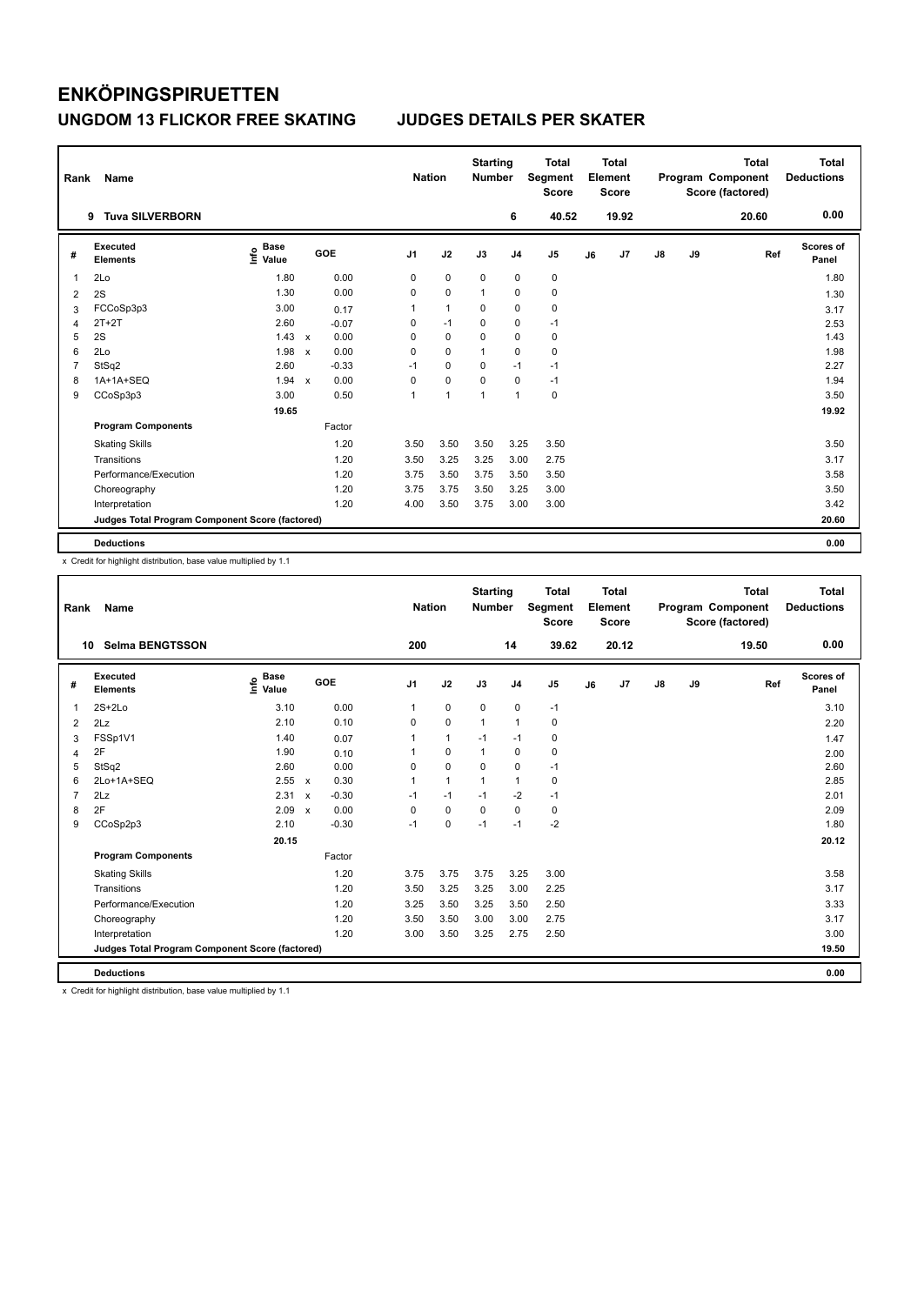| Rank           | Name                                            |   |                                  |                           |            |                | <b>Nation</b> |             | <b>Starting</b><br><b>Number</b> |                | <b>Total</b><br>Segment<br><b>Score</b> |    | <b>Total</b><br>Element<br><b>Score</b> |    |    | <b>Total</b><br>Program Component<br>Score (factored) | <b>Total</b><br><b>Deductions</b> |
|----------------|-------------------------------------------------|---|----------------------------------|---------------------------|------------|----------------|---------------|-------------|----------------------------------|----------------|-----------------------------------------|----|-----------------------------------------|----|----|-------------------------------------------------------|-----------------------------------|
| 11             | Julia JONSSON-SHIMADA                           |   |                                  |                           |            |                |               |             |                                  | 11             | 39.59                                   |    | 20.69                                   |    |    | 18.90                                                 | 0.00                              |
| #              | Executed<br><b>Elements</b>                     |   | <b>Base</b><br>e Base<br>⊆ Value |                           | <b>GOE</b> | J <sub>1</sub> | J2            |             | J3                               | J <sub>4</sub> | J <sub>5</sub>                          | J6 | J7                                      | J8 | J9 | Ref                                                   | <b>Scores of</b><br>Panel         |
| 1              | 2F                                              |   | 1.90                             |                           | 0.00       | 0              | $-1$          |             | 0                                | 0              | 0                                       |    |                                         |    |    |                                                       | 1.90                              |
| 2              | 2Lze                                            | e | 1.50                             |                           | $-0.60$    | $-2$           |               | $-2$        | $-2$                             | $-2$           | $-2$                                    |    |                                         |    |    |                                                       | 0.90                              |
| 3              | CCoSp3p4                                        |   | 3.50                             |                           | 0.17       | 0              |               | 0           | $-1$                             | $\mathbf{1}$   | $\mathbf{1}$                            |    |                                         |    |    |                                                       | 3.67                              |
| 4              | $1A+2T$                                         |   | 2.40                             |                           | 0.00       | 0              | $\mathbf 0$   |             | 0                                | 0              | 0                                       |    |                                         |    |    |                                                       | 2.40                              |
| 5              | 2Lo                                             |   | 1.98                             | $\mathsf{x}$              | $-0.20$    | 0              | $-1$          |             | $-1$                             | 0              | $-1$                                    |    |                                         |    |    |                                                       | 1.78                              |
| 6              | FSSp3                                           |   | 2.60                             |                           | 0.00       | 0              |               | $\pmb{0}$   | 0                                | $\pmb{0}$      | 0                                       |    |                                         |    |    |                                                       | 2.60                              |
| $\overline{7}$ | $2S+2T$                                         |   | 2.86                             | $\mathbf{x}$              | 0.00       | 0              |               | 0           | 0                                | 0              | 0                                       |    |                                         |    |    |                                                       | 2.86                              |
| 8              | StSq2                                           |   | 2.60                             |                           | 0.00       | 0              |               | $\mathbf 0$ | 0                                | $\mathbf 0$    | $-1$                                    |    |                                         |    |    |                                                       | 2.60                              |
| 9              | 2Lo                                             |   | 1.98                             | $\boldsymbol{\mathsf{x}}$ | 0.00       | 0              |               | 0           | 0                                | $\mathbf 0$    | $\pmb{0}$                               |    |                                         |    |    |                                                       | 1.98                              |
|                |                                                 |   | 21.32                            |                           |            |                |               |             |                                  |                |                                         |    |                                         |    |    |                                                       | 20.69                             |
|                | <b>Program Components</b>                       |   |                                  |                           | Factor     |                |               |             |                                  |                |                                         |    |                                         |    |    |                                                       |                                   |
|                | <b>Skating Skills</b>                           |   |                                  |                           | 1.20       | 3.25           |               | 3.50        | 3.25                             | 3.50           | 3.00                                    |    |                                         |    |    |                                                       | 3.33                              |
|                | Transitions                                     |   |                                  |                           | 1.20       | 2.75           |               | 3.00        | 3.00                             | 3.25           | 2.75                                    |    |                                         |    |    |                                                       | 2.92                              |
|                | Performance/Execution                           |   |                                  |                           | 1.20       | 3.25           |               | 3.50        | 3.25                             | 3.50           | 3.00                                    |    |                                         |    |    |                                                       | 3.33                              |
|                | Choreography                                    |   |                                  |                           | 1.20       | 3.00           |               | 3.50        | 3.00                             | 3.25           | 2.75                                    |    |                                         |    |    |                                                       | 3.08                              |
|                | Interpretation                                  |   |                                  |                           | 1.20       | 2.75           |               | 3.25        | 3.25                             | 3.25           | 2.75                                    |    |                                         |    |    |                                                       | 3.08                              |
|                | Judges Total Program Component Score (factored) |   |                                  |                           |            |                |               |             |                                  |                |                                         |    |                                         |    |    |                                                       | 18.90                             |
|                | <b>Deductions</b>                               |   |                                  |                           |            |                |               |             |                                  |                |                                         |    |                                         |    |    |                                                       | 0.00                              |

x Credit for highlight distribution, base value multiplied by 1.1 e Wrong edge

| Rank           | <b>Name</b>                                     |         |                                  |                           |                   | <b>Nation</b>  |             | <b>Starting</b><br><b>Number</b> |                | <b>Total</b><br><b>Segment</b><br><b>Score</b> |    | Total<br>Element<br><b>Score</b> |               |    | <b>Total</b><br>Program Component<br>Score (factored) | Total<br><b>Deductions</b> |
|----------------|-------------------------------------------------|---------|----------------------------------|---------------------------|-------------------|----------------|-------------|----------------------------------|----------------|------------------------------------------------|----|----------------------------------|---------------|----|-------------------------------------------------------|----------------------------|
|                | <b>Wilma BROVALL</b><br>12                      |         |                                  |                           |                   |                |             |                                  | 29             | 39.33                                          |    | 20.03 B                          |               |    | 21.30                                                 | 2.00                       |
| #              | Executed<br><b>Elements</b>                     |         | <b>Base</b><br>e Base<br>E Value |                           | GOE               | J <sub>1</sub> | J2          | J3                               | J <sub>4</sub> | J <sub>5</sub>                                 | J6 | J7                               | $\mathsf{J}8$ | J9 | Ref                                                   | <b>Scores of</b><br>Panel  |
| $\overline{1}$ | 2Lz                                             |         | 2.10                             |                           | 0.10              | 0              | $\mathbf 0$ | $\mathbf{1}$                     | $\mathbf 0$    | $\mathbf{1}$                                   |    |                                  |               |    |                                                       | 2.20                       |
| 2              | 2A<                                             | $\prec$ | 2.30                             |                           | $-1.50$           | $-3$           | $-3$        | $-3$                             | $-3$           | $-3$                                           |    |                                  |               |    |                                                       | 0.80                       |
| 3              | 2A<                                             | $\prec$ | 2.30                             |                           | $-1.33$           | $-3$           | $-3$        | $-3$                             | $-2$           | $-2$                                           |    |                                  |               |    |                                                       | 0.97                       |
| 4              | CCoSp3p3                                        |         | 3.00                             |                           | 0.00              | $\Omega$       | $\mathbf 0$ | $\Omega$                         | $\mathbf 0$    | $\mathbf 0$                                    |    |                                  |               |    |                                                       | 3.00                       |
| 5              | 2Fe                                             | e       | 1.54                             | $\mathsf{x}$              | $-0.80$           | $-3$           | $-3$        | $-3$                             | $-2$           | $-2$                                           |    |                                  |               |    |                                                       | 0.74                       |
| 6              | $2Fe+2T$                                        | e       | 2.97                             | $\mathsf{x}$              | $-0.60$           | $-2$           | $-2$        | $-2$                             | $-2$           | $-2$                                           |    |                                  |               |    |                                                       | 2.37                       |
| $\overline{7}$ | 2Lo                                             |         | 1.98                             | $\boldsymbol{\mathsf{x}}$ | $-0.90$           | $-3$           | $-3$        | $-3$                             | $-3$           | $-3$                                           |    |                                  |               |    |                                                       | 1.08                       |
| 8              | StSq2                                           |         | 2.60                             |                           | 0.17              | $\Omega$       | $\mathbf 0$ | $\mathbf 0$                      | $\mathbf{1}$   | $\mathbf{1}$                                   |    |                                  |               |    |                                                       | 2.77                       |
| 9              | FCCoSp2p3                                       |         | 2.10                             |                           | 0.00              | 0              | $\mathbf 0$ | $-1$                             | $\mathbf 0$    | $\mathbf 0$                                    |    |                                  |               |    |                                                       | 2.10                       |
|                |                                                 |         | 20.89                            |                           |                   |                |             |                                  |                |                                                |    |                                  |               |    |                                                       | 20.03                      |
|                | <b>Program Components</b>                       |         |                                  |                           | Factor            |                |             |                                  |                |                                                |    |                                  |               |    |                                                       |                            |
|                | <b>Skating Skills</b>                           |         |                                  |                           | 1.20              | 3.50           | 3.50        | 3.75                             | 3.75           | 4.00                                           |    |                                  |               |    |                                                       | 3.67                       |
|                | Transitions                                     |         |                                  |                           | 1.20              | 3.00           | 3.25        | 3.50                             | 3.25           | 3.50                                           |    |                                  |               |    |                                                       | 3.33                       |
|                | Performance/Execution                           |         |                                  |                           | 1.20              | 2.75           | 3.50        | 3.50                             | 3.50           | 3.50                                           |    |                                  |               |    |                                                       | 3.50                       |
|                | Choreography                                    |         |                                  |                           | 1.20              | 3.25           | 3.75        | 3.75                             | 3.75           | 3.75                                           |    |                                  |               |    |                                                       | 3.75                       |
|                | Interpretation                                  |         |                                  |                           | 1.20              | 3.00           | 3.50        | 3.50                             | 3.50           | 3.50                                           |    |                                  |               |    |                                                       | 3.50                       |
|                | Judges Total Program Component Score (factored) |         |                                  |                           |                   |                |             |                                  |                |                                                |    |                                  |               |    |                                                       | 21.30                      |
|                | <b>Deductions</b>                               |         |                                  |                           | $-2.00$<br>Falls: |                |             |                                  |                |                                                |    |                                  |               |    |                                                       | $-2.00$                    |

< Under-rotated jump x Credit for highlight distribution, base value multiplied by 1.1 e Wrong edge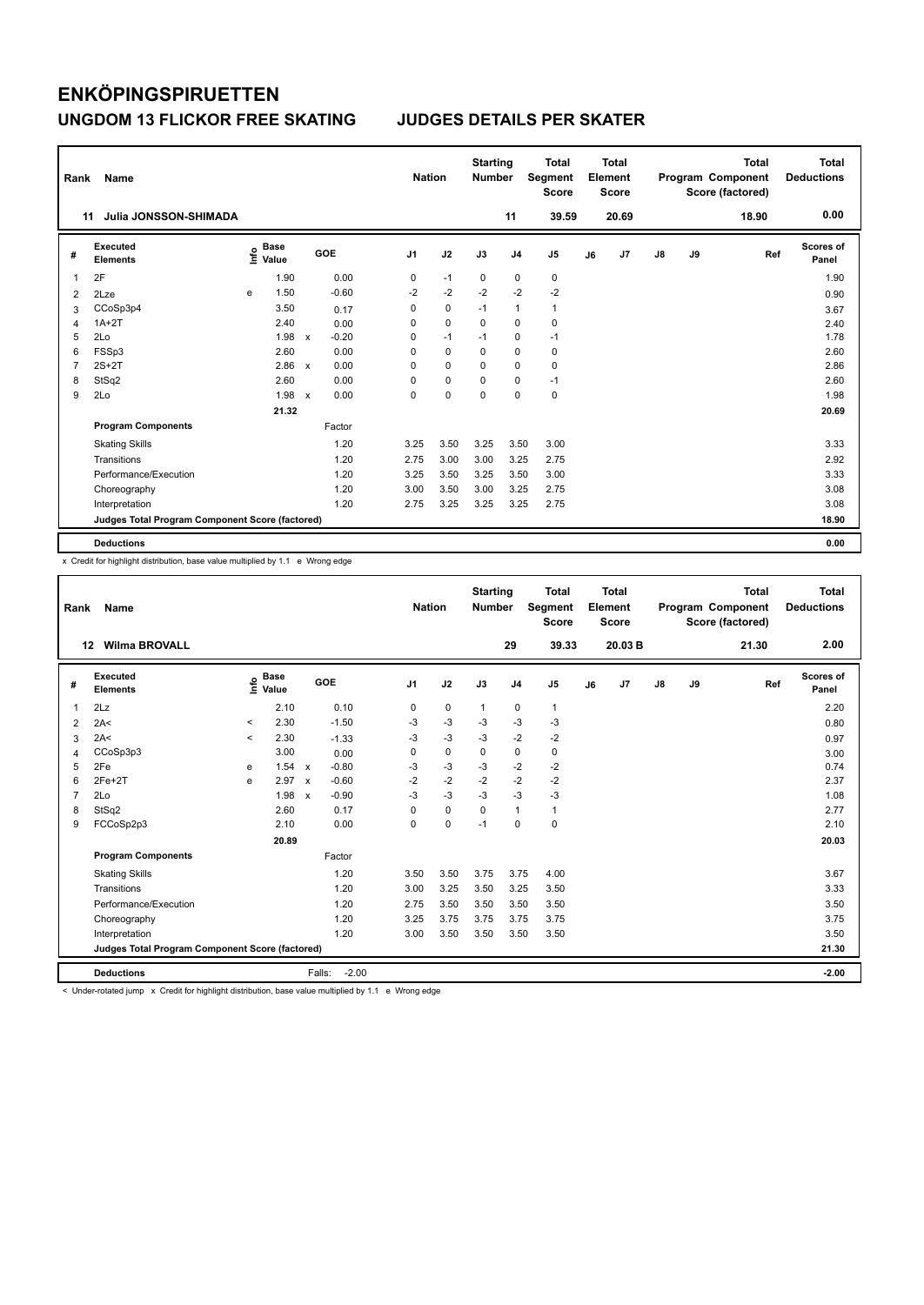| Rank | Name                                            |                                  |              |         |                | <b>Nation</b> | <b>Starting</b><br>Number |                | <b>Total</b><br>Segment<br><b>Score</b> |    | <b>Total</b><br>Element<br><b>Score</b> |               |    | <b>Total</b><br>Program Component<br>Score (factored) | <b>Total</b><br><b>Deductions</b> |
|------|-------------------------------------------------|----------------------------------|--------------|---------|----------------|---------------|---------------------------|----------------|-----------------------------------------|----|-----------------------------------------|---------------|----|-------------------------------------------------------|-----------------------------------|
|      | <b>Miranda NICOLOSI</b><br>13                   |                                  |              |         |                |               |                           | 12             | 38.88                                   |    | 20.28                                   |               |    | 18.60                                                 | 0.00                              |
| #    | <b>Executed</b><br><b>Elements</b>              | <b>Base</b><br>e Base<br>⊆ Value |              | GOE     | J <sub>1</sub> | J2            | J3                        | J <sub>4</sub> | J <sub>5</sub>                          | J6 | J7                                      | $\mathsf{J}8$ | J9 | Ref                                                   | <b>Scores of</b><br>Panel         |
| 1    | 2F                                              | 1.90                             |              | 0.00    | 0              | $\mathbf 0$   | $\mathbf 0$               | $\mathbf 0$    | $\pmb{0}$                               |    |                                         |               |    |                                                       | 1.90                              |
| 2    | 2Lo                                             | 1.80                             |              | 0.00    | 0              | $\mathbf 0$   | 0                         | 0              | $-1$                                    |    |                                         |               |    |                                                       | 1.80                              |
| 3    | $2T+2T$                                         | 2.60                             |              | $-0.20$ | $-1$           | $-1$          | $-1$                      | $-1$           | $-1$                                    |    |                                         |               |    |                                                       | 2.40                              |
| 4    | FCCoSp3p3                                       | 3.00                             |              | 0.33    | 1              | $\mathbf{1}$  | 0                         | $\mathbf{1}$   | 0                                       |    |                                         |               |    |                                                       | 3.33                              |
| 5    | 1A+1A+SEQ                                       | 1.94                             | $\mathbf{x}$ | 0.00    | 0              | $\pmb{0}$     | $\Omega$                  | 0              | $\pmb{0}$                               |    |                                         |               |    |                                                       | 1.94                              |
| 6    | 2S                                              | 1.43                             | $\mathsf{x}$ | $-0.27$ | $-2$           | $-2$          | $-1$                      | $-1$           | $-1$                                    |    |                                         |               |    |                                                       | 1.16                              |
| 7    | StSq2                                           | 2.60                             |              | 0.00    | 1              | 0             | 0                         | 0              | 0                                       |    |                                         |               |    |                                                       | 2.60                              |
| 8    | 2Lo                                             | 1.98                             | $\mathsf{x}$ | 0.00    | 0              | $\mathbf 0$   | 0                         | 0              | 0                                       |    |                                         |               |    |                                                       | 1.98                              |
| 9    | CCoSp3p3                                        | 3.00                             |              | 0.17    | 0              | 1             | 1                         | $\Omega$       | $\mathbf 0$                             |    |                                         |               |    |                                                       | 3.17                              |
|      |                                                 | 20.25                            |              |         |                |               |                           |                |                                         |    |                                         |               |    |                                                       | 20.28                             |
|      | <b>Program Components</b>                       |                                  |              | Factor  |                |               |                           |                |                                         |    |                                         |               |    |                                                       |                                   |
|      | <b>Skating Skills</b>                           |                                  |              | 1.20    | 3.50           | 3.75          | 3.25                      | 3.50           | 3.25                                    |    |                                         |               |    |                                                       | 3.42                              |
|      | Transitions                                     |                                  |              | 1.20    | 2.75           | 3.25          | 2.75                      | 3.00           | 3.00                                    |    |                                         |               |    |                                                       | 2.92                              |
|      | Performance/Execution                           |                                  |              | 1.20    | 3.25           | 3.75          | 3.00                      | 3.25           | 3.00                                    |    |                                         |               |    |                                                       | 3.17                              |
|      | Choreography                                    |                                  |              | 1.20    | 3.25           | 3.50          | 2.75                      | 3.00           | 3.25                                    |    |                                         |               |    |                                                       | 3.17                              |
|      | Interpretation                                  |                                  |              | 1.20    | 2.75           | 3.50          | 2.75                      | 2.75           | 3.00                                    |    |                                         |               |    |                                                       | 2.83                              |
|      | Judges Total Program Component Score (factored) |                                  |              |         |                |               |                           |                |                                         |    |                                         |               |    |                                                       | 18.60                             |
|      | <b>Deductions</b>                               |                                  |              |         |                |               |                           |                |                                         |    |                                         |               |    |                                                       | 0.00                              |

x Credit for highlight distribution, base value multiplied by 1.1

| Rank           | Name                                            |                                  |                           |         | <b>Nation</b>  |              | <b>Starting</b><br><b>Number</b> |                | <b>Total</b><br>Segment<br><b>Score</b> |    | <b>Total</b><br>Element<br><b>Score</b> |               |    | <b>Total</b><br>Program Component<br>Score (factored) | <b>Total</b><br><b>Deductions</b> |
|----------------|-------------------------------------------------|----------------------------------|---------------------------|---------|----------------|--------------|----------------------------------|----------------|-----------------------------------------|----|-----------------------------------------|---------------|----|-------------------------------------------------------|-----------------------------------|
|                | <b>Klara BERGQVIST</b><br>14                    |                                  |                           |         |                |              |                                  | 5              | 38.62                                   |    | 19.72                                   |               |    | 19.90                                                 | 1.00                              |
| #              | Executed<br><b>Elements</b>                     | <b>Base</b><br>e Base<br>⊆ Value | GOE                       |         | J <sub>1</sub> | J2           | J3                               | J <sub>4</sub> | J <sub>5</sub>                          | J6 | J7                                      | $\mathsf{J}8$ | J9 | Ref                                                   | <b>Scores of</b><br>Panel         |
| 1              | 2Lo                                             | 1.80                             |                           | $-0.20$ | 0              | $-1$         | $-1$                             | $\mathbf 0$    | $-1$                                    |    |                                         |               |    |                                                       | 1.60                              |
| $\overline{2}$ | 1A                                              | 1.10                             |                           | 0.00    | 0              | 0            | 0                                | $\mathbf 0$    | 0                                       |    |                                         |               |    |                                                       | 1.10                              |
| 3              | $2Lz+2T$                                        | 3.40                             |                           | $-0.40$ | $-1$           | $-2$         | $-1$                             | $-1$           | $-2$                                    |    |                                         |               |    |                                                       | 3.00                              |
| 4              | CCoSp3p3                                        | 3.00                             |                           | 0.33    | 1              | $\mathbf{1}$ | $\mathbf{1}$                     | 0              | 0                                       |    |                                         |               |    |                                                       | 3.33                              |
| 5              | StSq2                                           | 2.60                             |                           | 0.17    | $\overline{2}$ | $\mathbf{1}$ | $\mathbf 0$                      | 0              | $\mathbf 0$                             |    |                                         |               |    |                                                       | 2.77                              |
| 6              | $2F+2T$                                         | 3.52                             | $\mathsf{x}$              | $-0.30$ | 0              | $-1$         | $-1$                             | $-1$           | $-1$                                    |    |                                         |               |    |                                                       | 3.22                              |
| $\overline{7}$ | 2Lz                                             | 2.31                             | X                         | $-0.90$ | $-3$           | $-3$         | $-3$                             | $-3$           | $-3$                                    |    |                                         |               |    |                                                       | 1.41                              |
| 8              | 2F                                              | 2.09                             | $\boldsymbol{\mathsf{x}}$ | 0.00    | 0              | $\mathbf 0$  | 0                                | 0              | $-1$                                    |    |                                         |               |    |                                                       | 2.09                              |
| 9              | FCCoSp2pB                                       | 1.20                             |                           | 0.00    | 0              | $\mathbf 0$  | $\Omega$                         | 0              | $-1$                                    |    |                                         |               |    |                                                       | 1.20                              |
|                |                                                 | 21.02                            |                           |         |                |              |                                  |                |                                         |    |                                         |               |    |                                                       | 19.72                             |
|                | <b>Program Components</b>                       |                                  |                           | Factor  |                |              |                                  |                |                                         |    |                                         |               |    |                                                       |                                   |
|                | <b>Skating Skills</b>                           |                                  |                           | 1.20    | 3.50           | 3.50         | 3.50                             | 3.75           | 2.75                                    |    |                                         |               |    |                                                       | 3.50                              |
|                | Transitions                                     |                                  |                           | 1.20    | 3.75           | 2.75         | 3.25                             | 3.00           | 2.00                                    |    |                                         |               |    |                                                       | 3.00                              |
|                | Performance/Execution                           |                                  |                           | 1.20    | 3.75           | 3.50         | 3.50                             | 3.50           | 2.75                                    |    |                                         |               |    |                                                       | 3.50                              |
|                | Choreography                                    |                                  |                           | 1.20    | 4.25           | 3.25         | 3.50                             | 3.50           | 2.50                                    |    |                                         |               |    |                                                       | 3.42                              |
|                | Interpretation                                  |                                  |                           | 1.20    | 4.00           | 3.25         | 3.00                             | 3.25           | 2.00                                    |    |                                         |               |    |                                                       | 3.17                              |
|                | Judges Total Program Component Score (factored) |                                  |                           |         |                |              |                                  |                |                                         |    |                                         |               |    |                                                       | 19.90                             |
|                | <b>Deductions</b>                               |                                  | Falls:                    | $-1.00$ |                |              |                                  |                |                                         |    |                                         |               |    |                                                       | $-1.00$                           |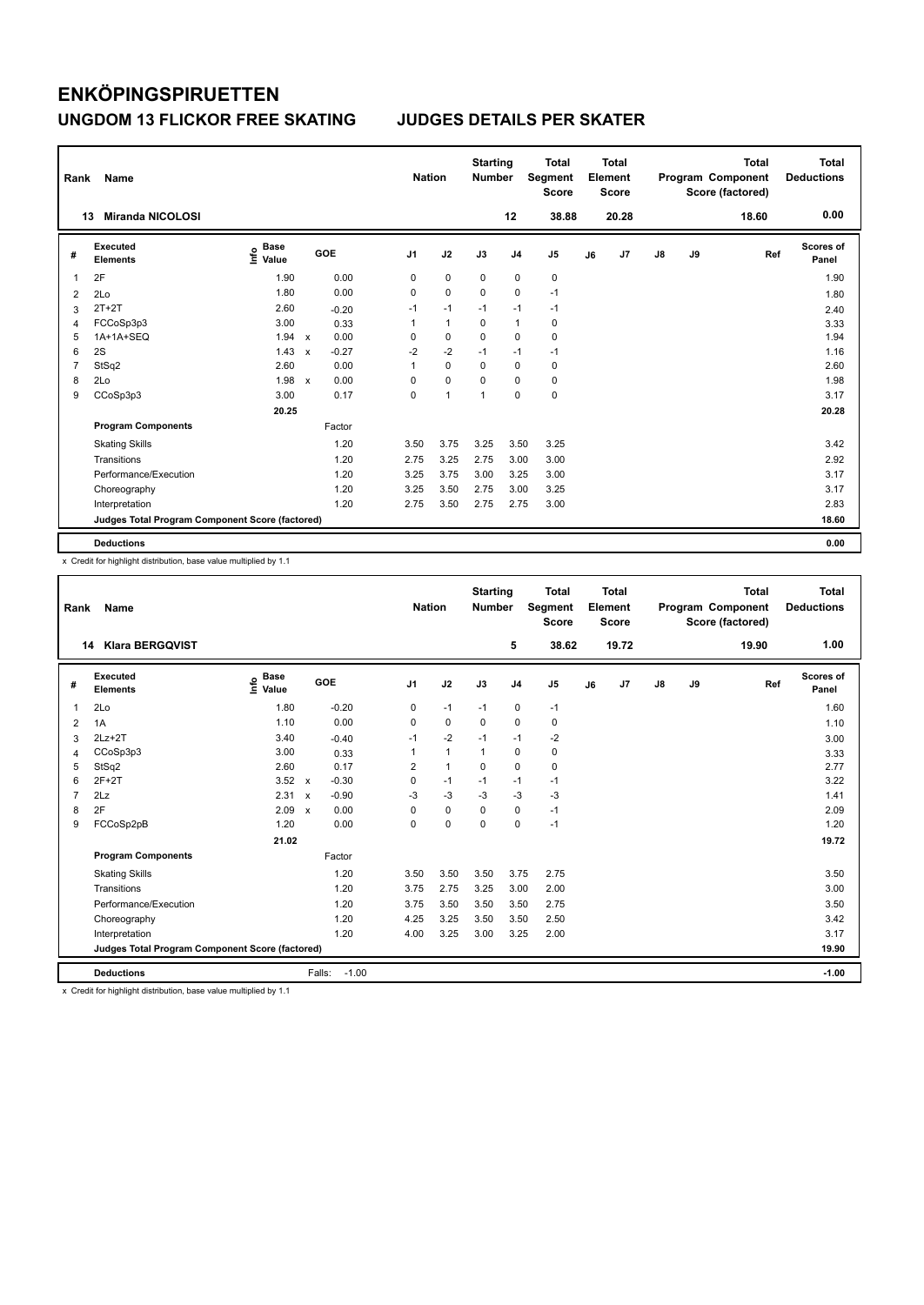| Rank           | Name                                            |      |                      |                           |         |                | <b>Nation</b> | <b>Starting</b><br><b>Number</b> |                | <b>Total</b><br>Segment<br><b>Score</b> |    | <b>Total</b><br>Element<br><b>Score</b> |    |    | <b>Total</b><br>Program Component<br>Score (factored) | <b>Total</b><br><b>Deductions</b> |
|----------------|-------------------------------------------------|------|----------------------|---------------------------|---------|----------------|---------------|----------------------------------|----------------|-----------------------------------------|----|-----------------------------------------|----|----|-------------------------------------------------------|-----------------------------------|
|                | <b>Ellen SALMONSSON</b><br>15                   |      |                      |                           |         |                |               |                                  | 19             | 38.61                                   |    | 18.71                                   |    |    | 19.90                                                 | 0.00                              |
| #              | Executed<br><b>Elements</b>                     | lnfo | <b>Base</b><br>Value |                           | GOE     | J <sub>1</sub> | J2            | J3                               | J <sub>4</sub> | J <sub>5</sub>                          | J6 | J7                                      | J8 | J9 | Ref                                                   | <b>Scores of</b><br>Panel         |
| 1              | $2Lo+2T$                                        |      | 3.10                 |                           | $-0.10$ | $-1$           | 0             | 0                                | 0              | $-1$                                    |    |                                         |    |    |                                                       | 3.00                              |
| 2              | 2Lze<                                           | e    | 1.40                 |                           | $-0.90$ | $-3$           | $-3$          | $-3$                             | $-3$           | $-3$                                    |    |                                         |    |    |                                                       | 0.50                              |
| 3              | FCCoSp3p2                                       |      | 2.50                 |                           | 0.00    | 0              | $\pmb{0}$     | 0                                | $-1$           | $\pmb{0}$                               |    |                                         |    |    |                                                       | 2.50                              |
| 4              | 2F<<                                            | <<   | 0.50                 |                           | $-0.30$ | $-3$           | $-3$          | $-3$                             | $-3$           | $-3$                                    |    |                                         |    |    |                                                       | 0.20                              |
| 5              | StSq2                                           |      | 2.60                 |                           | $-0.50$ | $-1$           | $-1$          | $\Omega$                         | $-1$           | $-1$                                    |    |                                         |    |    |                                                       | 2.10                              |
| 6              | $2F+2T$                                         |      | 3.52                 | $\mathsf{x}$              | 0.00    | 0              | $\mathbf 0$   | $\Omega$                         | $\mathbf 0$    | $-1$                                    |    |                                         |    |    |                                                       | 3.52                              |
| $\overline{7}$ | 1A                                              |      | 1.21                 | $\boldsymbol{\mathsf{x}}$ | 0.20    | 1              | $\mathbf{1}$  | 1                                | $\overline{1}$ | 0                                       |    |                                         |    |    |                                                       | 1.41                              |
| 8              | 2Lo                                             |      | 1.98                 | $\boldsymbol{\mathsf{x}}$ | 0.00    | 0              | $\mathbf 0$   | $\Omega$                         | $\mathbf 0$    | 0                                       |    |                                         |    |    |                                                       | 1.98                              |
| 9              | CCoSp3p4                                        |      | 3.50                 |                           | 0.00    | 1              | 0             | 0                                | $\mathbf 0$    | $\mathbf 0$                             |    |                                         |    |    |                                                       | 3.50                              |
|                |                                                 |      | 20.31                |                           |         |                |               |                                  |                |                                         |    |                                         |    |    |                                                       | 18.71                             |
|                | <b>Program Components</b>                       |      |                      |                           | Factor  |                |               |                                  |                |                                         |    |                                         |    |    |                                                       |                                   |
|                | <b>Skating Skills</b>                           |      |                      |                           | 1.20    | 3.25           | 3.25          | 3.50                             | 3.50           | 2.75                                    |    |                                         |    |    |                                                       | 3.33                              |
|                | Transitions                                     |      |                      |                           | 1.20    | 3.00           | 3.25          | 3.25                             | 3.00           | 2.00                                    |    |                                         |    |    |                                                       | 3.08                              |
|                | Performance/Execution                           |      |                      |                           | 1.20    | 3.25           | 3.50          | 3.25                             | 3.50           | 2.25                                    |    |                                         |    |    |                                                       | 3.33                              |
|                | Choreography                                    |      |                      |                           | 1.20    | 3.50           | 3.50          | 3.50                             | 3.50           | 2.00                                    |    |                                         |    |    |                                                       | 3.50                              |
|                | Interpretation                                  |      |                      |                           | 1.20    | 3.25           | 3.25          | 3.50                             | 3.50           | 2.00                                    |    |                                         |    |    |                                                       | 3.33                              |
|                | Judges Total Program Component Score (factored) |      |                      |                           |         |                |               |                                  |                |                                         |    |                                         |    |    |                                                       | 19.90                             |
|                | <b>Deductions</b>                               |      |                      |                           |         |                |               |                                  |                |                                         |    |                                         |    |    |                                                       | 0.00                              |

< Under-rotated jump << Downgraded jump x Credit for highlight distribution, base value multiplied by 1.1 e Wrong edge

| Rank           | Name                                            |      |                      |                           |         |                | <b>Nation</b> | <b>Starting</b><br><b>Number</b> |                | <b>Total</b><br>Segment<br><b>Score</b> |    | Total<br>Element<br><b>Score</b> |               |    | <b>Total</b><br>Program Component<br>Score (factored) | Total<br><b>Deductions</b> |
|----------------|-------------------------------------------------|------|----------------------|---------------------------|---------|----------------|---------------|----------------------------------|----------------|-----------------------------------------|----|----------------------------------|---------------|----|-------------------------------------------------------|----------------------------|
|                | Filippa WESSTRÖM<br>16                          |      |                      |                           |         |                |               |                                  | 23             | 38.46                                   |    | 19.16                            |               |    | 19.30                                                 | 0.00                       |
| #              | Executed<br><b>Elements</b>                     | lnfo | <b>Base</b><br>Value | GOE                       |         | J <sub>1</sub> | J2            | J3                               | J <sub>4</sub> | J <sub>5</sub>                          | J6 | J7                               | $\mathsf{J}8$ | J9 | Ref                                                   | <b>Scores of</b><br>Panel  |
| 1              | 2S                                              |      | 1.30                 |                           | $-0.40$ | $-2$           | $-2$          | $-2$                             | $-2$           | $-2$                                    |    |                                  |               |    |                                                       | 0.90                       |
| $\overline{2}$ | $2Lze+2T$                                       | e    | 2.80                 |                           | $-0.60$ | $-2$           | $-3$          | $-2$                             | $-2$           | $-2$                                    |    |                                  |               |    |                                                       | 2.20                       |
| 3              | CCoSp3p4                                        |      | 3.50                 |                           | 0.00    | 0              | $\mathbf 0$   | $\mathbf 0$                      | $\mathbf 0$    | 0                                       |    |                                  |               |    |                                                       | 3.50                       |
| 4              | $2F+2T$                                         |      | 3.20                 |                           | $-0.30$ | 0              | $-1$          | $-1$                             | $-1$           | $-1$                                    |    |                                  |               |    |                                                       | 2.90                       |
| 5              | 2Lo                                             |      | 1.80                 |                           | 0.00    | 0              | 0             | 0                                | 0              | 0                                       |    |                                  |               |    |                                                       | 1.80                       |
| 6              | FCCoSp3p3                                       |      | 3.00                 |                           | 0.00    | 0              | $\mathbf 0$   | $\Omega$                         | $\mathbf 0$    | $\mathbf 0$                             |    |                                  |               |    |                                                       | 3.00                       |
| $\overline{7}$ | 2Lze                                            | e    | 1.65                 | $\mathbf{x}$              | $-0.60$ | $-2$           | $-2$          | $-2$                             | $-2$           | $-2$                                    |    |                                  |               |    |                                                       | 1.05                       |
| 8              | StSq2                                           |      | 2.60                 |                           | 0.00    | $-1$           | $\mathbf 0$   | $\mathbf 0$                      | $\mathbf 0$    | 0                                       |    |                                  |               |    |                                                       | 2.60                       |
| 9              | 1A                                              |      | 1.21                 | $\boldsymbol{\mathsf{x}}$ | 0.00    | 0              | $\mathbf 0$   | 0                                | $\mathbf 0$    | $\mathbf 0$                             |    |                                  |               |    |                                                       | 1.21                       |
|                |                                                 |      | 21.06                |                           |         |                |               |                                  |                |                                         |    |                                  |               |    |                                                       | 19.16                      |
|                | <b>Program Components</b>                       |      |                      |                           | Factor  |                |               |                                  |                |                                         |    |                                  |               |    |                                                       |                            |
|                | <b>Skating Skills</b>                           |      |                      |                           | 1.20    | 3.00           | 3.25          | 3.50                             | 3.75           | 3.25                                    |    |                                  |               |    |                                                       | 3.33                       |
|                | Transitions                                     |      |                      |                           | 1.20    | 2.75           | 3.00          | 3.50                             | 3.50           | 2.25                                    |    |                                  |               |    |                                                       | 3.08                       |
|                | Performance/Execution                           |      |                      |                           | 1.20    | 2.75           | 3.25          | 3.75                             | 3.50           | 3.00                                    |    |                                  |               |    |                                                       | 3.25                       |
|                | Choreography                                    |      |                      |                           | 1.20    | 3.00           | 3.50          | 3.75                             | 3.25           | 2.75                                    |    |                                  |               |    |                                                       | 3.25                       |
|                | Interpretation                                  |      |                      |                           | 1.20    | 2.75           | 3.50          | 3.50                             | 3.25           | 2.75                                    |    |                                  |               |    |                                                       | 3.17                       |
|                | Judges Total Program Component Score (factored) |      |                      |                           |         |                |               |                                  |                |                                         |    |                                  |               |    |                                                       | 19.30                      |
|                | <b>Deductions</b>                               |      |                      |                           |         |                |               |                                  |                |                                         |    |                                  |               |    |                                                       | 0.00                       |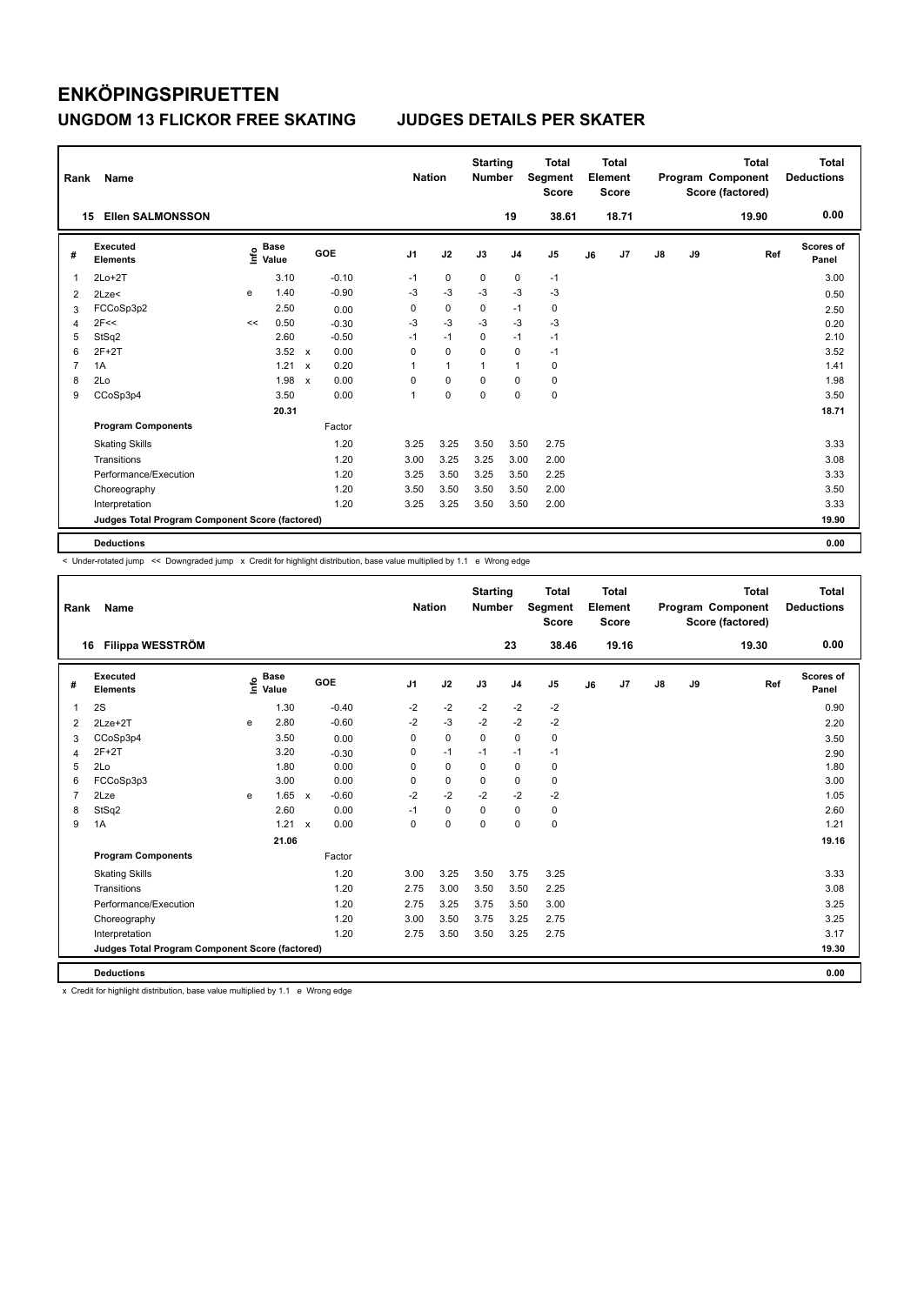| Rank           | Name                                            |      |                      |                           |         |                | <b>Nation</b> | <b>Starting</b><br><b>Number</b> |                | <b>Total</b><br>Segment<br><b>Score</b> |    | <b>Total</b><br>Element<br>Score |               |    | <b>Total</b><br>Program Component<br>Score (factored) | <b>Total</b><br><b>Deductions</b> |
|----------------|-------------------------------------------------|------|----------------------|---------------------------|---------|----------------|---------------|----------------------------------|----------------|-----------------------------------------|----|----------------------------------|---------------|----|-------------------------------------------------------|-----------------------------------|
|                | <b>Julia INGERSLEV</b><br>17                    |      |                      |                           |         |                |               |                                  | 7              | 38.42                                   |    | 17.82                            |               |    | 20.60                                                 | 0.00                              |
| #              | Executed<br><b>Elements</b>                     | lnfo | <b>Base</b><br>Value |                           | GOE     | J <sub>1</sub> | J2            | J3                               | J <sub>4</sub> | J <sub>5</sub>                          | J6 | J <sub>7</sub>                   | $\mathsf{J}8$ | J9 | Ref                                                   | Scores of<br>Panel                |
| 1              | FCCoSp3p4                                       |      | 3.50                 |                           | 0.50    | 1              | $\mathbf{1}$  | $\mathbf{1}$                     | $\mathbf{1}$   | $\mathbf{1}$                            |    |                                  |               |    |                                                       | 4.00                              |
| 2              | 2Lo                                             |      | 1.80                 |                           | 0.00    | 0              | $\mathbf 0$   | 0                                | $\mathbf 0$    | $\mathbf 0$                             |    |                                  |               |    |                                                       | 1.80                              |
| 3              | 2Lze+SEQ                                        | e    | 1.20                 |                           | $-0.80$ | -3             | $-3$          | $-3$                             | $-2$           | $-2$                                    |    |                                  |               |    |                                                       | 0.40                              |
| 4              | 1A                                              |      | 1.10                 |                           | 0.13    | 1              | $\mathbf 0$   | $\mathbf{1}$                     | $\mathbf{1}$   | 0                                       |    |                                  |               |    |                                                       | 1.23                              |
| 5              | StSq1                                           |      | 1.80                 |                           | 0.00    | 0              | $\mathbf 0$   | $\Omega$                         | 0              | 0                                       |    |                                  |               |    |                                                       | 1.80                              |
| 6              | $2F+2Lo$                                        |      | 4.07                 | $\mathsf{x}$              | $-0.10$ | $-1$           | $\mathbf 0$   | $\mathbf 0$                      | $\mathbf 0$    | $-1$                                    |    |                                  |               |    |                                                       | 3.97                              |
| $\overline{7}$ | CoSp2p1                                         |      | 1.20                 |                           | $-0.10$ | 0              | $\mathbf 0$   | $\mathbf 0$                      | $-1$           | $-1$                                    |    |                                  |               |    |                                                       | 1.10                              |
| 8              | 2F                                              |      | 2.09                 | $\boldsymbol{\mathsf{x}}$ | 0.00    | 0              | $\mathbf 0$   | 1                                | $\mathbf 0$    | 0                                       |    |                                  |               |    |                                                       | 2.09                              |
| 9              | 2T                                              |      | 1.43                 | $\boldsymbol{\mathsf{x}}$ | 0.00    | 0              | $\mathbf 0$   | 0                                | $\mathbf 0$    | $\mathbf 0$                             |    |                                  |               |    |                                                       | 1.43                              |
|                |                                                 |      | 18.19                |                           |         |                |               |                                  |                |                                         |    |                                  |               |    |                                                       | 17.82                             |
|                | <b>Program Components</b>                       |      |                      |                           | Factor  |                |               |                                  |                |                                         |    |                                  |               |    |                                                       |                                   |
|                | <b>Skating Skills</b>                           |      |                      |                           | 1.20    | 3.75           | 3.75          | 3.50                             | 3.75           | 3.50                                    |    |                                  |               |    |                                                       | 3.67                              |
|                | Transitions                                     |      |                      |                           | 1.20    | 3.50           | 3.25          | 3.25                             | 3.50           | 2.75                                    |    |                                  |               |    |                                                       | 3.33                              |
|                | Performance/Execution                           |      |                      |                           | 1.20    | 3.50           | 3.50          | 3.50                             | 3.75           | 3.25                                    |    |                                  |               |    |                                                       | 3.50                              |
|                | Choreography                                    |      |                      |                           | 1.20    | 3.25           | 3.50          | 3.50                             | 3.75           | 3.00                                    |    |                                  |               |    |                                                       | 3.42                              |
|                | Interpretation                                  |      |                      |                           | 1.20    | 3.25           | 3.25          | 3.25                             | 3.50           | 2.75                                    |    |                                  |               |    |                                                       | 3.25                              |
|                | Judges Total Program Component Score (factored) |      |                      |                           |         |                |               |                                  |                |                                         |    |                                  |               |    |                                                       | 20.60                             |
|                | <b>Deductions</b>                               |      |                      |                           |         |                |               |                                  |                |                                         |    |                                  |               |    |                                                       | 0.00                              |

x Credit for highlight distribution, base value multiplied by 1.1 e Wrong edge

| Rank           | <b>Name</b>                                     |                                  |                                      | <b>Nation</b>  |             | <b>Starting</b><br><b>Number</b> |                | <b>Total</b><br>Segment<br><b>Score</b> |    | Total<br>Element<br><b>Score</b> |            |    | <b>Total</b><br>Program Component<br>Score (factored) | <b>Total</b><br><b>Deductions</b> |
|----------------|-------------------------------------------------|----------------------------------|--------------------------------------|----------------|-------------|----------------------------------|----------------|-----------------------------------------|----|----------------------------------|------------|----|-------------------------------------------------------|-----------------------------------|
| 18             | Kajsa MÅNSSON                                   |                                  |                                      |                |             |                                  | 8              | 38.24                                   |    | 19.14                            |            |    | 19.10                                                 | 0.00                              |
| #              | Executed<br><b>Elements</b>                     | <b>Base</b><br>e Base<br>⊆ Value | GOE                                  | J <sub>1</sub> | J2          | J3                               | J <sub>4</sub> | J <sub>5</sub>                          | J6 | J7                               | ${\sf J8}$ | J9 | Ref                                                   | <b>Scores of</b><br>Panel         |
| $\mathbf 1$    | $2Lz+2T$                                        | 3.40                             | $-0.60$                              | $-2$           | $-1$        | $-2$                             | $-2$           | $-2$                                    |    |                                  |            |    |                                                       | 2.80                              |
| 2              | 2Lo                                             | 1.80                             | 0.00                                 | 0              | 0           | 0                                | 0              | 0                                       |    |                                  |            |    |                                                       | 1.80                              |
| 3              | 2F                                              | 1.90                             | 0.00                                 | 0              | $\mathbf 0$ | 0                                | $\mathbf 0$    | $\mathbf 0$                             |    |                                  |            |    |                                                       | 1.90                              |
| 4              | 1A                                              | 1.10                             | $-0.33$                              | $-2$           | $-2$        | $\mathbf 0$                      | $-1$           | $-3$                                    |    |                                  |            |    |                                                       | 0.77                              |
| 5              | CCoSp3p2                                        | 2.50                             | 0.00                                 | 0              | $\mathbf 0$ | $\mathbf 0$                      | $\mathbf{1}$   | 0                                       |    |                                  |            |    |                                                       | 2.50                              |
| 6              | 2Lz                                             | $2.31 \times$                    | 0.00                                 | $\Omega$       | $\mathbf 0$ | $\Omega$                         | $\mathbf 0$    | 0                                       |    |                                  |            |    |                                                       | 2.31                              |
| $\overline{7}$ | FCCoSp2p2                                       | 1.80                             | 0.00                                 | 0              | $\mathbf 0$ | $\mathbf{1}$                     | $\mathbf 0$    | $-1$                                    |    |                                  |            |    |                                                       | 1.80                              |
| 8              | $2S+2T$                                         | 2.86                             | $-0.20$<br>$\boldsymbol{\mathsf{x}}$ | $-1$           | $-1$        | $-1$                             | $-1$           | $-2$                                    |    |                                  |            |    |                                                       | 2.66                              |
| 9              | StSq2                                           | 2.60                             | 0.00                                 | $\Omega$       | 0           | $\Omega$                         | 0              | $\mathbf 0$                             |    |                                  |            |    |                                                       | 2.60                              |
|                |                                                 | 20.27                            |                                      |                |             |                                  |                |                                         |    |                                  |            |    |                                                       | 19.14                             |
|                | <b>Program Components</b>                       |                                  | Factor                               |                |             |                                  |                |                                         |    |                                  |            |    |                                                       |                                   |
|                | <b>Skating Skills</b>                           |                                  | 1.20                                 | 3.25           | 3.50        | 3.25                             | 3.75           | 3.50                                    |    |                                  |            |    |                                                       | 3.42                              |
|                | Transitions                                     |                                  | 1.20                                 | 2.75           | 3.25        | 3.00                             | 3.00           | 2.75                                    |    |                                  |            |    |                                                       | 2.92                              |
|                | Performance/Execution                           |                                  | 1.20                                 | 3.25           | 3.50        | 3.00                             | 3.50           | 3.00                                    |    |                                  |            |    |                                                       | 3.25                              |
|                | Choreography                                    |                                  | 1.20                                 | 2.75           | 3.75        | 3.25                             | 3.25           | 3.00                                    |    |                                  |            |    |                                                       | 3.17                              |
|                | Interpretation                                  |                                  | 1.20                                 | 3.00           | 3.50        | 3.25                             | 3.25           | 3.00                                    |    |                                  |            |    |                                                       | 3.17                              |
|                | Judges Total Program Component Score (factored) |                                  |                                      |                |             |                                  |                |                                         |    |                                  |            |    |                                                       | 19.10                             |
|                | <b>Deductions</b>                               |                                  |                                      |                |             |                                  |                |                                         |    |                                  |            |    |                                                       | 0.00                              |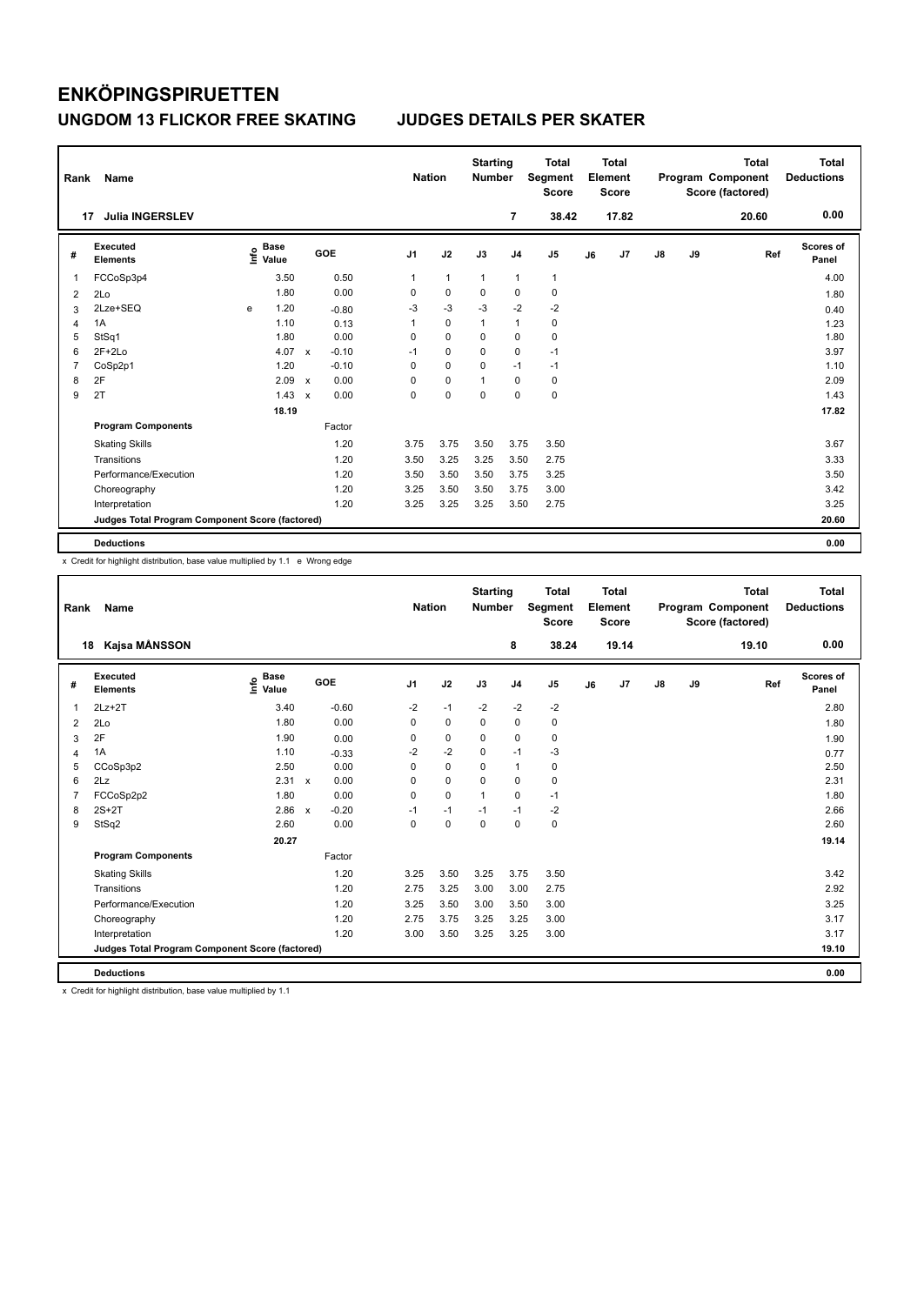| Rank           | Name                                            |    |                                  |                           |                   | <b>Nation</b>  |             | <b>Starting</b><br><b>Number</b> |                | <b>Total</b><br>Segment<br><b>Score</b> |    | <b>Total</b><br>Element<br><b>Score</b> |               |    | <b>Total</b><br>Program Component<br>Score (factored) | <b>Total</b><br><b>Deductions</b> |
|----------------|-------------------------------------------------|----|----------------------------------|---------------------------|-------------------|----------------|-------------|----------------------------------|----------------|-----------------------------------------|----|-----------------------------------------|---------------|----|-------------------------------------------------------|-----------------------------------|
|                | <b>Tina PROGOULAKIS</b><br>19                   |    |                                  |                           |                   |                |             |                                  | 27             | 37.93                                   |    | 19.83 B                                 |               |    | 21.10                                                 | 3.00                              |
| #              | <b>Executed</b><br><b>Elements</b>              |    | <b>Base</b><br>e Base<br>⊆ Value |                           | GOE               | J <sub>1</sub> | J2          | J3                               | J <sub>4</sub> | J <sub>5</sub>                          | J6 | J7                                      | $\mathsf{J}8$ | J9 | Ref                                                   | <b>Scores of</b><br>Panel         |
| 1              | $2F+2T$                                         |    | 3.20                             |                           | $-0.30$           | $-1$           | $-1$        | $-1$                             | $-2$           | $-1$                                    |    |                                         |               |    |                                                       | 2.90                              |
| 2              | 2A                                              |    | 3.30                             |                           | $-1.50$           | $-3$           | $-3$        | $-3$                             | $-2$           | $-3$                                    |    |                                         |               |    |                                                       | 1.80                              |
| 3              | FSSp2                                           |    | 2.30                             |                           | 0.00              | 0              | $\pmb{0}$   | 0                                | $\pmb{0}$      | $\pmb{0}$                               |    |                                         |               |    |                                                       | 2.30                              |
| $\overline{4}$ | 3Lo<<                                           | << | 1.80                             |                           | $-0.90$           | -3             | $-3$        | $-3$                             | $-3$           | $-3$                                    |    |                                         |               |    |                                                       | 0.90                              |
| 5              | 2Lz                                             |    | 2.10                             |                           | $-0.80$           | $-3$           | $-3$        | $-3$                             | $-1$           | $-2$                                    |    |                                         |               |    |                                                       | 1.30                              |
| 6              | $2Lz + 2T$                                      |    | 3.74                             | $\mathbf x$               | $-0.30$           | $-1$           | $-1$        | $-1$                             | $-1$           | $-1$                                    |    |                                         |               |    |                                                       | 3.44                              |
| 7              | CCoSp2p1V1                                      |    | 1.20                             |                           | $-0.90$           | $-3$           | $-3$        | -3                               | $-3$           | -3                                      |    |                                         |               |    |                                                       | 0.30                              |
| 8              | StSq2                                           |    | 2.60                             |                           | 0.00              | $-1$           | $\mathbf 0$ | 0                                | $\mathbf 0$    | $\mathbf{1}$                            |    |                                         |               |    |                                                       | 2.60                              |
| 9              | 2F                                              |    | 2.09                             | $\boldsymbol{\mathsf{x}}$ | 0.20              | 0              | 1           | 1                                | $\mathbf 0$    | $\mathbf{1}$                            |    |                                         |               |    |                                                       | 2.29                              |
|                |                                                 |    | 22.33                            |                           |                   |                |             |                                  |                |                                         |    |                                         |               |    |                                                       | 19.83                             |
|                | <b>Program Components</b>                       |    |                                  |                           | Factor            |                |             |                                  |                |                                         |    |                                         |               |    |                                                       |                                   |
|                | <b>Skating Skills</b>                           |    |                                  |                           | 1.20              | 3.50           | 3.50        | 3.50                             | 4.00           | 4.00                                    |    |                                         |               |    |                                                       | 3.67                              |
|                | Transitions                                     |    |                                  |                           | 1.20              | 3.00           | 3.25        | 3.25                             | 3.25           | 3.50                                    |    |                                         |               |    |                                                       | 3.25                              |
|                | Performance/Execution                           |    |                                  |                           | 1.20              | 3.25           | 3.25        | 3.50                             | 3.75           | 3.75                                    |    |                                         |               |    |                                                       | 3.50                              |
|                | Choreography                                    |    |                                  |                           | 1.20              | 3.25           | 3.75        | 3.75                             | 3.50           | 3.75                                    |    |                                         |               |    |                                                       | 3.67                              |
|                | Interpretation                                  |    |                                  |                           | 1.20              | 3.00           | 3.50        | 3.50                             | 3.50           | 3.75                                    |    |                                         |               |    |                                                       | 3.50                              |
|                | Judges Total Program Component Score (factored) |    |                                  |                           |                   |                |             |                                  |                |                                         |    |                                         |               |    |                                                       | 21.10                             |
|                | <b>Deductions</b>                               |    |                                  |                           | $-3.00$<br>Falls: |                |             |                                  |                |                                         |    |                                         |               |    |                                                       | $-3.00$                           |

<< Downgraded jump x Credit for highlight distribution, base value multiplied by 1.1 ! Not clear edge

| Rank           | <b>Name</b>                                     |   |                                  |                           |         |                | <b>Nation</b> | <b>Starting</b><br><b>Number</b> |                | <b>Total</b><br>Segment<br><b>Score</b> |    | Total<br>Element<br><b>Score</b> |    |    | <b>Total</b><br>Program Component<br>Score (factored) | <b>Total</b><br><b>Deductions</b> |
|----------------|-------------------------------------------------|---|----------------------------------|---------------------------|---------|----------------|---------------|----------------------------------|----------------|-----------------------------------------|----|----------------------------------|----|----|-------------------------------------------------------|-----------------------------------|
| 20             | <b>Emma ANDERSSON</b>                           |   |                                  |                           |         |                |               |                                  | 3              | 37.21                                   |    | 17.71                            |    |    | 19.50                                                 | 0.00                              |
| #              | Executed<br><b>Elements</b>                     |   | <b>Base</b><br>e Base<br>⊆ Value |                           | GOE     | J <sub>1</sub> | J2            | J3                               | J <sub>4</sub> | J <sub>5</sub>                          | J6 | J <sub>7</sub>                   | J8 | J9 | Ref                                                   | <b>Scores of</b><br>Panel         |
| $\mathbf 1$    | $2Lz+2T$                                        |   | 3.40                             |                           | 0.00    | 0              | $\mathbf 0$   | $\mathbf 0$                      | $\mathbf 0$    | 0                                       |    |                                  |    |    |                                                       | 3.40                              |
| 2              | 2Fe                                             | e | 1.40                             |                           | $-0.60$ | $-2$           | $-2$          | $-2$                             | $-1$           | $-2$                                    |    |                                  |    |    |                                                       | 0.80                              |
| 3              | 1A                                              |   | 1.10                             |                           | 0.00    | 0              | $\mathbf 0$   | $\mathbf 0$                      | $\mathbf 0$    | 0                                       |    |                                  |    |    |                                                       | 1.10                              |
| $\overline{4}$ | FSSp1                                           |   | 2.00                             |                           | $-0.30$ | $-1$           | $-1$          | $-1$                             | $\mathbf{1}$   | $-1$                                    |    |                                  |    |    |                                                       | 1.70                              |
| 5              | 2Lz                                             |   | 2.31                             | $\mathbf{x}$              | 0.00    | $\Omega$       | $\mathbf 0$   | $\Omega$                         | $\Omega$       | 0                                       |    |                                  |    |    |                                                       | 2.31                              |
| 6              | 2F                                              |   | 2.09                             | $\boldsymbol{\mathsf{x}}$ | $-0.30$ | $-2$           | $-1$          | $-1$                             | $-1$           | $-1$                                    |    |                                  |    |    |                                                       | 1.79                              |
| $\overline{7}$ | 2Lo                                             |   | 1.98                             | $\boldsymbol{\mathsf{x}}$ | 0.00    | $\Omega$       | $\Omega$      | $\Omega$                         | $\Omega$       | 0                                       |    |                                  |    |    |                                                       | 1.98                              |
| 8              | CCoSp3p2                                        |   | 2.50                             |                           | 0.00    | 0              | $\mathbf 0$   | $\mathbf{1}$                     | $\mathbf 0$    | 0                                       |    |                                  |    |    |                                                       | 2.50                              |
| 9              | StSq1                                           |   | 1.80                             |                           | 0.33    | 0              | $\mathbf 0$   | $\overline{1}$                   | 1              | $\mathbf{1}$                            |    |                                  |    |    |                                                       | 2.13                              |
|                |                                                 |   | 18.58                            |                           |         |                |               |                                  |                |                                         |    |                                  |    |    |                                                       | 17.71                             |
|                | <b>Program Components</b>                       |   |                                  |                           | Factor  |                |               |                                  |                |                                         |    |                                  |    |    |                                                       |                                   |
|                | <b>Skating Skills</b>                           |   |                                  |                           | 1.20    | 3.50           | 3.50          | 3.50                             | 3.75           | 3.75                                    |    |                                  |    |    |                                                       | 3.58                              |
|                | Transitions                                     |   |                                  |                           | 1.20    | 2.75           | 2.50          | 2.75                             | 3.50           | 3.00                                    |    |                                  |    |    |                                                       | 2.83                              |
|                | Performance/Execution                           |   |                                  |                           | 1.20    | 3.50           | 3.25          | 3.25                             | 3.75           | 3.50                                    |    |                                  |    |    |                                                       | 3.42                              |
|                | Choreography                                    |   |                                  |                           | 1.20    | 3.25           | 3.00          | 3.00                             | 3.50           | 3.75                                    |    |                                  |    |    |                                                       | 3.25                              |
|                | Interpretation                                  |   |                                  |                           | 1.20    | 2.75           | 3.00          | 3.25                             | 3.25           | 3.25                                    |    |                                  |    |    |                                                       | 3.17                              |
|                | Judges Total Program Component Score (factored) |   |                                  |                           |         |                |               |                                  |                |                                         |    |                                  |    |    |                                                       | 19.50                             |
|                | <b>Deductions</b>                               |   |                                  |                           |         |                |               |                                  |                |                                         |    |                                  |    |    |                                                       | 0.00                              |

x Credit for highlight distribution, base value multiplied by 1.1 e Wrong edge ! Not clear edge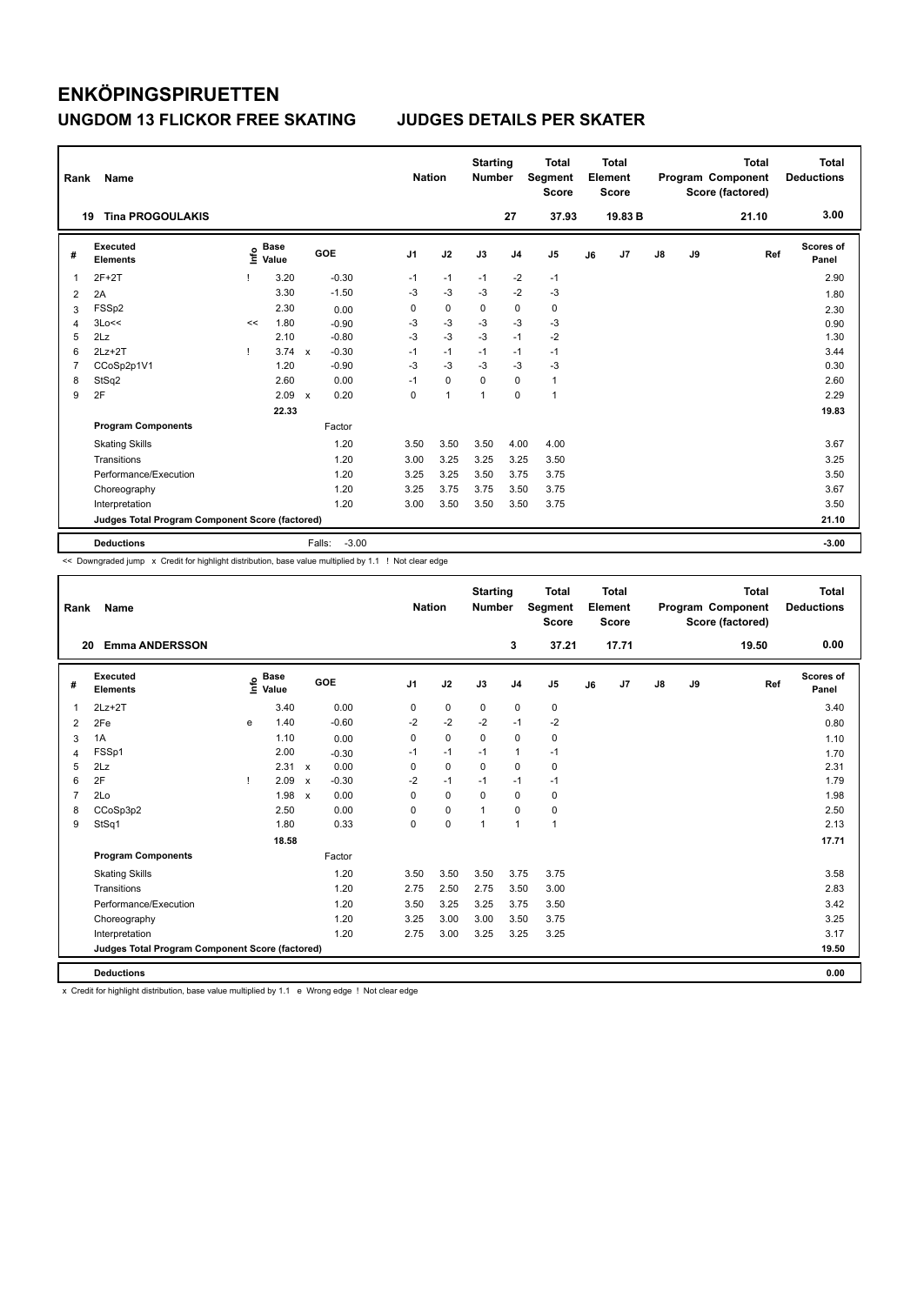| Rank           | Name                                            |      |                      |                           |                   | <b>Nation</b>  |              | <b>Starting</b><br><b>Number</b> |                | <b>Total</b><br>Segment<br><b>Score</b> |    | <b>Total</b><br>Element<br><b>Score</b> |               |    | <b>Total</b><br>Program Component<br>Score (factored) | <b>Total</b><br><b>Deductions</b> |
|----------------|-------------------------------------------------|------|----------------------|---------------------------|-------------------|----------------|--------------|----------------------------------|----------------|-----------------------------------------|----|-----------------------------------------|---------------|----|-------------------------------------------------------|-----------------------------------|
|                | Anja LINDQVIST<br>21                            |      |                      |                           |                   |                |              |                                  | 10             | 37.10                                   |    | 17.60                                   |               |    | 20.50                                                 | 1.00                              |
| #              | Executed<br><b>Elements</b>                     | lnfo | <b>Base</b><br>Value |                           | GOE               | J <sub>1</sub> | J2           | J3                               | J <sub>4</sub> | J <sub>5</sub>                          | J6 | J7                                      | $\mathsf{J}8$ | J9 | Ref                                                   | <b>Scores of</b><br>Panel         |
| 1              | 2F                                              |      | 1.90                 |                           | 0.00              | 0              | 0            | 0                                | $\pmb{0}$      | 0                                       |    |                                         |               |    |                                                       | 1.90                              |
| 2              | StSq3                                           |      | 3.30                 |                           | 0.50              | 1              | $\mathbf{1}$ | $\overline{2}$                   | $\mathbf{1}$   | $\mathbf{1}$                            |    |                                         |               |    |                                                       | 3.80                              |
| 3              | 2A<<                                            | <<   | 1.10                 |                           | $-0.60$           | -3             | $-3$         | $-3$                             | $-3$           | $-3$                                    |    |                                         |               |    |                                                       | 0.50                              |
| 4              | FCCoSp3p2                                       |      | 2.50                 |                           | 0.00              | 0              | $\mathbf 0$  | 0                                | $\mathbf 0$    | 0                                       |    |                                         |               |    |                                                       | 2.50                              |
| 5              | 1F                                              |      | 0.55                 | $\mathsf{x}$              | $-0.30$           | $-3$           | $-3$         | $-3$                             | $\mathbf 0$    | $-3$                                    |    |                                         |               |    |                                                       | 0.25                              |
| 6              | 1Lze                                            | e    | 0.55                 | $\mathsf{x}$              | $-0.20$           | $-2$           | $-2$         | $-2$                             | $-2$           | $-3$                                    |    |                                         |               |    |                                                       | 0.35                              |
| $\overline{7}$ | $2Lz+2T$                                        |      | 3.74                 | $\boldsymbol{\mathsf{x}}$ | $-0.60$           | $-2$           | $-2$         | $-2$                             | $-1$           | $-2$                                    |    |                                         |               |    |                                                       | 3.14                              |
| 8              | $2Lo+2Lo$                                       |      | 3.96                 | $\boldsymbol{\mathsf{x}}$ | $-0.30$           | $-1$           | $-1$         | $-1$                             | $\Omega$       | $-2$                                    |    |                                         |               |    |                                                       | 3.66                              |
| 9              | CCoSp2p2                                        |      | 1.80                 |                           | $-0.30$           | $-1$           | $\mathbf 0$  | $-1$                             | $-1$           | $-1$                                    |    |                                         |               |    |                                                       | 1.50                              |
|                |                                                 |      | 19.40                |                           |                   |                |              |                                  |                |                                         |    |                                         |               |    |                                                       | 17.60                             |
|                | <b>Program Components</b>                       |      |                      |                           | Factor            |                |              |                                  |                |                                         |    |                                         |               |    |                                                       |                                   |
|                | <b>Skating Skills</b>                           |      |                      |                           | 1.20              | 3.50           | 3.25         | 3.25                             | 3.00           | 3.50                                    |    |                                         |               |    |                                                       | 3.33                              |
|                | Transitions                                     |      |                      |                           | 1.20              | 3.50           | 3.25         | 3.25                             | 3.25           | 3.00                                    |    |                                         |               |    |                                                       | 3.25                              |
|                | Performance/Execution                           |      |                      |                           | 1.20              | 3.75           | 3.50         | 3.50                             | 3.50           | 3.25                                    |    |                                         |               |    |                                                       | 3.50                              |
|                | Choreography                                    |      |                      |                           | 1.20              | 4.00           | 3.75         | 3.50                             | 3.50           | 2.75                                    |    |                                         |               |    |                                                       | 3.58                              |
|                | Interpretation                                  |      |                      |                           | 1.20              | 4.00           | 3.50         | 3.25                             | 3.50           | 3.25                                    |    |                                         |               |    |                                                       | 3.42                              |
|                | Judges Total Program Component Score (factored) |      |                      |                           |                   |                |              |                                  |                |                                         |    |                                         |               |    |                                                       | 20.50                             |
|                | <b>Deductions</b>                               |      |                      |                           | $-1.00$<br>Falls: |                |              |                                  |                |                                         |    |                                         |               |    |                                                       | $-1.00$                           |

<< Downgraded jump x Credit for highlight distribution, base value multiplied by 1.1 e Wrong edge ! Not clear edge

| Rank           | Name                                            |              |                      |              |         |                | <b>Nation</b> | <b>Starting</b><br><b>Number</b> |                | <b>Total</b><br>Segment<br><b>Score</b> |    | <b>Total</b><br>Element<br><b>Score</b> |               |    | <b>Total</b><br>Program Component<br>Score (factored) | <b>Total</b><br><b>Deductions</b> |
|----------------|-------------------------------------------------|--------------|----------------------|--------------|---------|----------------|---------------|----------------------------------|----------------|-----------------------------------------|----|-----------------------------------------|---------------|----|-------------------------------------------------------|-----------------------------------|
| 22             | <b>Ebba FREDRIKSSON</b>                         |              |                      |              |         |                |               |                                  | 13             | 35.95                                   |    | 15.95                                   |               |    | 20.00                                                 | 0.00                              |
| #              | Executed<br><b>Elements</b>                     | lnfo         | <b>Base</b><br>Value |              | GOE     | J <sub>1</sub> | J2            | J3                               | J <sub>4</sub> | J <sub>5</sub>                          | J6 | J7                                      | $\mathsf{J}8$ | J9 | Ref                                                   | <b>Scores of</b><br>Panel         |
| $\mathbf{1}$   | $2Lz+2T$                                        |              | 3.40                 |              | $-0.50$ | $-2$           | $-2$          | $-1$                             | $-1$           | $-2$                                    |    |                                         |               |    |                                                       | 2.90                              |
| 2              | $2S+2Lo$                                        |              | 3.10                 |              | $-0.40$ | 0              | $-3$          | $-1$                             | $-1$           | $-2$                                    |    |                                         |               |    |                                                       | 2.70                              |
| 3              | FCSp1                                           |              | 1.90                 |              | $-0.20$ | 0              | $\mathbf 0$   | $-1$                             | $-1$           | $-1$                                    |    |                                         |               |    |                                                       | 1.70                              |
| $\overline{4}$ | 2Lo<                                            | $\checkmark$ | 1.30                 |              | $-0.40$ | $-1$           | $-2$          | $\Omega$                         | $-1$           | $-2$                                    |    |                                         |               |    |                                                       | 0.90                              |
| 5              | 1A                                              |              | 1.21                 | $\mathsf{x}$ | 0.00    | 0              | $\mathbf 0$   | 0                                | $\mathbf 0$    | 0                                       |    |                                         |               |    |                                                       | 1.21                              |
| 6              | 2F<                                             | $\prec$      | 1.54                 | $\mathbf{x}$ | $-0.60$ | $-2$           | $-2$          | $-2$                             | $-2$           | $-2$                                    |    |                                         |               |    |                                                       | 0.94                              |
| $\overline{7}$ | StSq2                                           |              | 2.60                 |              | 0.00    | 1              | $\Omega$      | $\Omega$                         | $\Omega$       | $\mathbf 0$                             |    |                                         |               |    |                                                       | 2.60                              |
| 8              | 2S                                              |              | 1.43                 | $\mathbf{x}$ | $-0.13$ | 0              | $-1$          | $\mathbf 0$                      | $-1$           | $-1$                                    |    |                                         |               |    |                                                       | 1.30                              |
| 9              | CCoSp3pB                                        |              | 1.70                 |              | 0.00    | 0              | $\pmb{0}$     | $-1$                             | $\mathbf 0$    | 0                                       |    |                                         |               |    |                                                       | 1.70                              |
|                |                                                 |              | 18.18                |              |         |                |               |                                  |                |                                         |    |                                         |               |    |                                                       | 15.95                             |
|                | <b>Program Components</b>                       |              |                      |              | Factor  |                |               |                                  |                |                                         |    |                                         |               |    |                                                       |                                   |
|                | <b>Skating Skills</b>                           |              |                      |              | 1.20    | 3.50           | 3.25          | 3.50                             | 3.25           | 2.75                                    |    |                                         |               |    |                                                       | 3.33                              |
|                | Transitions                                     |              |                      |              | 1.20    | 3.00           | 3.00          | 3.25                             | 3.25           | 2.25                                    |    |                                         |               |    |                                                       | 3.08                              |
|                | Performance/Execution                           |              |                      |              | 1.20    | 3.50           | 3.50          | 3.50                             | 3.50           | 2.75                                    |    |                                         |               |    |                                                       | 3.50                              |
|                | Choreography                                    |              |                      |              | 1.20    | 3.50           | 3.50          | 3.50                             | 3.50           | 2.50                                    |    |                                         |               |    |                                                       | 3.50                              |
|                | Interpretation                                  |              |                      |              | 1.20    | 3.25           | 3.25          | 3.50                             | 3.25           | 2.00                                    |    |                                         |               |    |                                                       | 3.25                              |
|                | Judges Total Program Component Score (factored) |              |                      |              |         |                |               |                                  |                |                                         |    |                                         |               |    |                                                       | 20.00                             |
|                | <b>Deductions</b>                               |              |                      |              |         |                |               |                                  |                |                                         |    |                                         |               |    |                                                       | 0.00                              |

< Under-rotated jump x Credit for highlight distribution, base value multiplied by 1.1 ! Not clear edge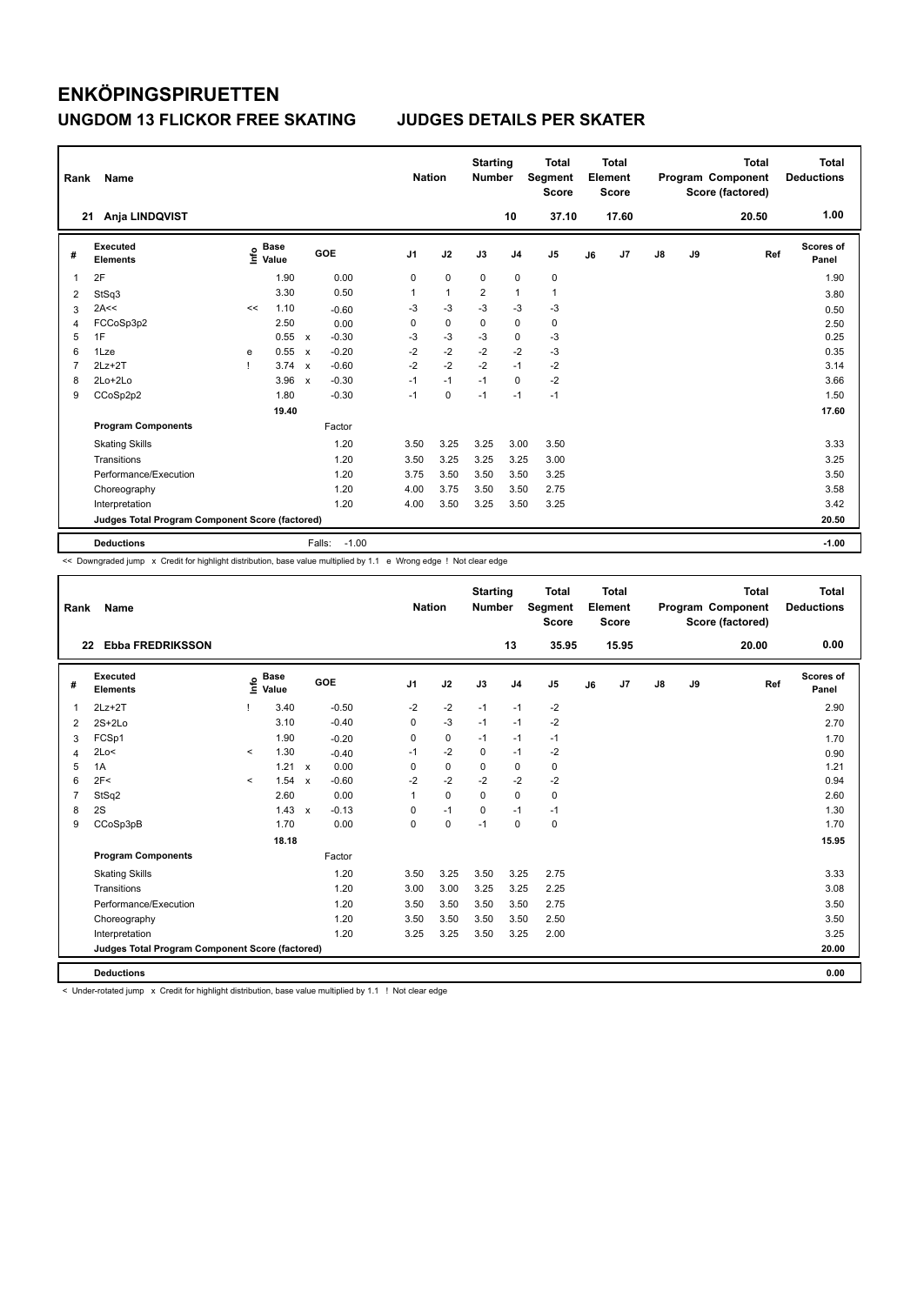| Rank | Name                                            |   |                                  |              |         |                | <b>Nation</b> |             | <b>Starting</b><br><b>Number</b> |                | <b>Total</b><br>Segment<br><b>Score</b> |    | <b>Total</b><br>Element<br><b>Score</b> |               |    | <b>Total</b><br>Program Component<br>Score (factored) | <b>Total</b><br><b>Deductions</b> |
|------|-------------------------------------------------|---|----------------------------------|--------------|---------|----------------|---------------|-------------|----------------------------------|----------------|-----------------------------------------|----|-----------------------------------------|---------------|----|-------------------------------------------------------|-----------------------------------|
|      | <b>Fanny JONSSON</b><br>23                      |   |                                  |              |         |                |               |             |                                  | 16             | 35.67                                   |    | 15.97                                   |               |    | 19.70                                                 | 0.00                              |
| #    | <b>Executed</b><br><b>Elements</b>              |   | <b>Base</b><br>e Base<br>⊆ Value |              | GOE     | J <sub>1</sub> |               | J2          | J3                               | J <sub>4</sub> | J <sub>5</sub>                          | J6 | J7                                      | $\mathsf{J}8$ | J9 | Ref                                                   | Scores of<br>Panel                |
| 1    | 2Lo                                             |   | 1.80                             |              | 0.00    |                | 0             | 0           | $\mathbf 0$                      | $-1$           | 0                                       |    |                                         |               |    |                                                       | 1.80                              |
| 2    | $2F+2T$                                         |   | 3.20                             |              | 0.00    |                | 1             | $\mathbf 0$ | $\Omega$                         | $\Omega$       | $\pmb{0}$                               |    |                                         |               |    |                                                       | 3.20                              |
| 3    | 1A                                              |   | 1.10                             |              | 0.00    |                | 0             | $\pmb{0}$   | 1                                | $\mathbf 0$    | $\pmb{0}$                               |    |                                         |               |    |                                                       | 1.10                              |
| 4    | 2Lze                                            | e | 1.50                             |              | $-0.60$ |                | $-2$          | $-2$        | $-2$                             | $-2$           | $-2$                                    |    |                                         |               |    |                                                       | 0.90                              |
| 5    | FCCoSp2p2                                       |   | 1.80                             |              | $-0.60$ |                | $-2$          | $-1$        | $-2$                             | $-2$           | $-2$                                    |    |                                         |               |    |                                                       | 1.20                              |
| 6    | 2F                                              |   | 2.09                             | $\mathsf{x}$ | 0.10    |                | 1             | $\mathbf 0$ | 1                                | $\mathbf 0$    | $\pmb{0}$                               |    |                                         |               |    |                                                       | 2.19                              |
| 7    | $1$ Lze $+2$ T                                  | e | 1.98                             | $\mathsf{x}$ | $-0.40$ |                | $-2$          | $-1$        | $-2$                             | $-2$           | $-2$                                    |    |                                         |               |    |                                                       | 1.58                              |
| 8    | StSq1                                           |   | 1.80                             |              | 0.00    |                | 0             | $\mathbf 0$ | $-1$                             | $\Omega$       | $\pmb{0}$                               |    |                                         |               |    |                                                       | 1.80                              |
| 9    | CCoSp3p2                                        |   | 2.50                             |              | $-0.30$ |                | $-1$          | $-1$        | $-1$                             | $-1$           | $\mathbf 0$                             |    |                                         |               |    |                                                       | 2.20                              |
|      |                                                 |   | 17.77                            |              |         |                |               |             |                                  |                |                                         |    |                                         |               |    |                                                       | 15.97                             |
|      | <b>Program Components</b>                       |   |                                  |              | Factor  |                |               |             |                                  |                |                                         |    |                                         |               |    |                                                       |                                   |
|      | <b>Skating Skills</b>                           |   |                                  |              | 1.20    |                | 3.50          | 3.50        | 3.50                             | 3.50           | 3.25                                    |    |                                         |               |    |                                                       | 3.50                              |
|      | Transitions                                     |   |                                  |              | 1.20    |                | 3.25          | 3.25        | 3.25                             | 3.50           | 3.00                                    |    |                                         |               |    |                                                       | 3.25                              |
|      | Performance/Execution                           |   |                                  |              | 1.20    |                | 3.50          | 3.75        | 3.50                             | 3.25           | 3.25                                    |    |                                         |               |    |                                                       | 3.42                              |
|      | Choreography                                    |   |                                  |              | 1.20    |                | 3.25          | 3.50        | 3.00                             | 3.00           | 3.25                                    |    |                                         |               |    |                                                       | 3.17                              |
|      | Interpretation                                  |   |                                  |              | 1.20    |                | 3.00          | 3.50        | 3.00                             | 2.75           | 3.25                                    |    |                                         |               |    |                                                       | 3.08                              |
|      | Judges Total Program Component Score (factored) |   |                                  |              |         |                |               |             |                                  |                |                                         |    |                                         |               |    |                                                       | 19.70                             |
|      | <b>Deductions</b>                               |   |                                  |              |         |                |               |             |                                  |                |                                         |    |                                         |               |    |                                                       | 0.00                              |

x Credit for highlight distribution, base value multiplied by 1.1 e Wrong edge

| Rank | Name                                            |    |                                  |              |                   | <b>Nation</b>  |             | <b>Starting</b><br><b>Number</b> |                | <b>Total</b><br>Segment<br><b>Score</b> |    | <b>Total</b><br>Element<br>Score |    |    | <b>Total</b><br>Program Component<br>Score (factored) | <b>Total</b><br><b>Deductions</b> |
|------|-------------------------------------------------|----|----------------------------------|--------------|-------------------|----------------|-------------|----------------------------------|----------------|-----------------------------------------|----|----------------------------------|----|----|-------------------------------------------------------|-----------------------------------|
|      | <b>Johanna KRAAMER</b><br>24                    |    |                                  |              |                   |                |             |                                  | 15             | 35.21                                   |    | 17.81                            |    |    | 18.40                                                 | 1.00                              |
| #    | <b>Executed</b><br><b>Elements</b>              |    | <b>Base</b><br>e Base<br>E Value |              | GOE               | J <sub>1</sub> | J2          | J3                               | J <sub>4</sub> | J <sub>5</sub>                          | J6 | J7                               | J8 | J9 | Ref                                                   | <b>Scores of</b><br>Panel         |
| 1    | 2Lz                                             |    | 2.10                             |              | $-0.10$           | 0              | $\mathbf 0$ | $\mathbf 0$                      | $-1$           | $-1$                                    |    |                                  |    |    |                                                       | 2.00                              |
| 2    | $2S+2T$                                         |    | 2.60                             |              | 0.00              | 0              | $\mathbf 0$ | 0                                | $\mathbf 0$    | 0                                       |    |                                  |    |    |                                                       | 2.60                              |
| 3    | FCCoSp3p3                                       |    | 3.00                             |              | $-0.30$           | $-2$           | $-1$        | $-1$                             | $-1$           | $-1$                                    |    |                                  |    |    |                                                       | 2.70                              |
| 4    | 1A                                              |    | 1.10                             |              | 0.07              | 0              | $\mathbf 0$ | $\mathbf{1}$                     | $\mathbf{1}$   | $\mathbf 0$                             |    |                                  |    |    |                                                       | 1.17                              |
| 5    | 2Fe                                             | e  | 1.54                             | $\mathsf{x}$ | $-0.60$           | $-2$           | $-2$        | $-2$                             | $-2$           | $-2$                                    |    |                                  |    |    |                                                       | 0.94                              |
| 6    | 2Lo                                             |    | 1.98                             | $\mathbf x$  | 0.00              | 0              | $\Omega$    | $\Omega$                         | $\Omega$       | $\pmb{0}$                               |    |                                  |    |    |                                                       | 1.98                              |
| 7    | StSq2                                           |    | 2.60                             |              | $-0.17$           | $-1$           | $\mathbf 0$ | $-1$                             | 0              | $\pmb{0}$                               |    |                                  |    |    |                                                       | 2.43                              |
| 8    | 2F                                              | -1 | 2.09                             | $\mathsf{x}$ | $-0.90$           | $-3$           | $-3$        | $-3$                             | $-3$           | $-3$                                    |    |                                  |    |    |                                                       | 1.19                              |
| 9    | CCoSp3p3                                        |    | 3.00                             |              | $-0.20$           | $-1$           | $\mathbf 0$ | $-1$                             | $\Omega$       | $-1$                                    |    |                                  |    |    |                                                       | 2.80                              |
|      |                                                 |    | 20.01                            |              |                   |                |             |                                  |                |                                         |    |                                  |    |    |                                                       | 17.81                             |
|      | <b>Program Components</b>                       |    |                                  |              | Factor            |                |             |                                  |                |                                         |    |                                  |    |    |                                                       |                                   |
|      | <b>Skating Skills</b>                           |    |                                  |              | 1.20              | 2.75           | 3.50        | 3.25                             | 3.00           | 3.00                                    |    |                                  |    |    |                                                       | 3.08                              |
|      | Transitions                                     |    |                                  |              | 1.20              | 2.50           | 3.25        | 3.25                             | 3.00           | 2.25                                    |    |                                  |    |    |                                                       | 2.92                              |
|      | Performance/Execution                           |    |                                  |              | 1.20              | 3.00           | 3.50        | 3.50                             | 3.25           | 2.50                                    |    |                                  |    |    |                                                       | 3.25                              |
|      | Choreography                                    |    |                                  |              | 1.20              | 2.75           | 3.50        | 3.50                             | 3.25           | 2.50                                    |    |                                  |    |    |                                                       | 3.17                              |
|      | Interpretation                                  |    |                                  |              | 1.20              | 2.50           | 3.25        | 3.25                             | 3.00           | 2.50                                    |    |                                  |    |    |                                                       | 2.92                              |
|      | Judges Total Program Component Score (factored) |    |                                  |              |                   |                |             |                                  |                |                                         |    |                                  |    |    |                                                       | 18.40                             |
|      | <b>Deductions</b>                               |    |                                  |              | $-1.00$<br>Falls: |                |             |                                  |                |                                         |    |                                  |    |    |                                                       | $-1.00$                           |

x Credit for highlight distribution, base value multiplied by 1.1 e Wrong edge ! Not clear edge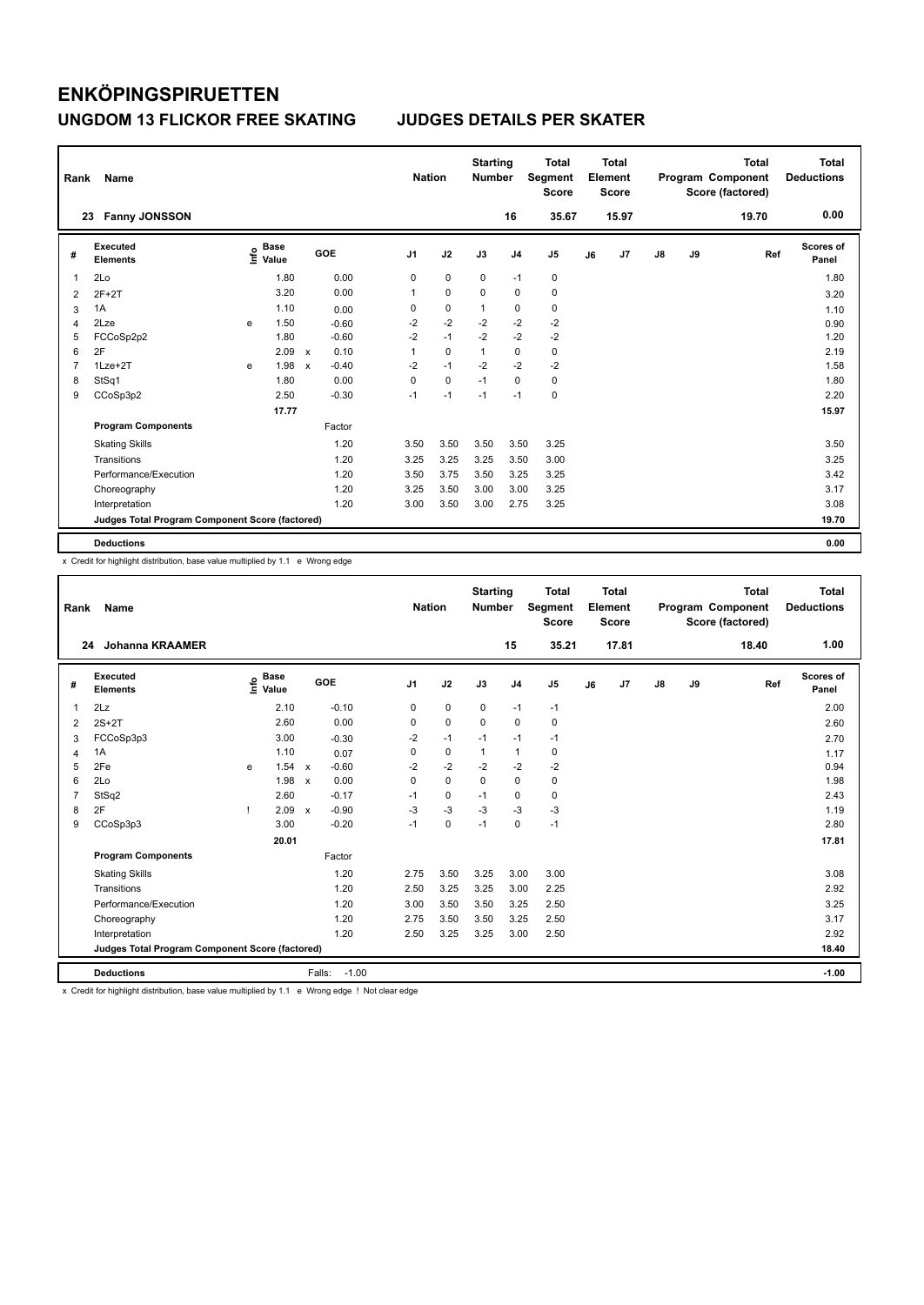| Rank | Name                                            |                                  |              |         | <b>Nation</b> |                          | <b>Starting</b><br><b>Number</b> |                | <b>Total</b><br>Segment<br><b>Score</b> |    | Total<br>Element<br><b>Score</b> |               |    | <b>Total</b><br>Program Component<br>Score (factored) | <b>Total</b><br><b>Deductions</b> |
|------|-------------------------------------------------|----------------------------------|--------------|---------|---------------|--------------------------|----------------------------------|----------------|-----------------------------------------|----|----------------------------------|---------------|----|-------------------------------------------------------|-----------------------------------|
|      | <b>Ines ANDERSSON</b><br>25                     |                                  |              |         |               |                          |                                  | 4              | 33.66                                   |    | 15.16                            |               |    | 18.50                                                 | 0.00                              |
| #    | <b>Executed</b><br><b>Elements</b>              | <b>Base</b><br>e Base<br>⊆ Value |              | GOE     | J1            | J2                       | J3                               | J <sub>4</sub> | J <sub>5</sub>                          | J6 | J7                               | $\mathsf{J}8$ | J9 | Ref                                                   | Scores of<br>Panel                |
| 1    | 2Lo+2Lo                                         | 3.60                             |              | $-0.10$ | $-1$          | $-1$                     | 0                                | 0              | 0                                       |    |                                  |               |    |                                                       | 3.50                              |
| 2    | 2F<                                             | 1.40<br>$\prec$                  |              | $-0.90$ | $-3$          | $-3$                     | $-3$                             | $-2$           | $-3$                                    |    |                                  |               |    |                                                       | 0.50                              |
| 3    | $1A+2T$                                         | 2.40                             |              | $-0.33$ | $-3$          | $-2$                     | $-1$                             | $-1$           | $-2$                                    |    |                                  |               |    |                                                       | 2.07                              |
| 4    | CCoSp3p3                                        | 3.00                             |              | 0.00    | 0             | $\mathbf 0$              | $\mathbf 0$                      | $\mathbf 0$    | 0                                       |    |                                  |               |    |                                                       | 3.00                              |
| 5    | 2S                                              | 1.43                             | $\mathbf{x}$ | 0.00    | 0             | $-1$                     | 1                                | 0              | $\pmb{0}$                               |    |                                  |               |    |                                                       | 1.43                              |
| 6    | StSq                                            | 0.00                             |              | 0.00    | ٠             | $\overline{\phantom{a}}$ |                                  | ٠              | $\overline{\phantom{a}}$                |    |                                  |               |    |                                                       | 0.00                              |
| 7    | 2T                                              | 1.43                             | $\mathsf{x}$ | 0.00    | 0             | $\mathbf 0$              | $\mathbf 0$                      | $\mathbf 0$    | 0                                       |    |                                  |               |    |                                                       | 1.43                              |
| 8    | 2S                                              | 1.43                             | $\mathsf{x}$ | $-0.20$ | $-1$          | $-1$                     | $-1$                             | $-1$           | $-1$                                    |    |                                  |               |    |                                                       | 1.23                              |
| 9    | FSSp2                                           | 2.30                             |              | $-0.30$ | $-2$          | $\mathbf 0$              | $-1$                             | $-1$           | $-1$                                    |    |                                  |               |    |                                                       | 2.00                              |
|      |                                                 | 16.99                            |              |         |               |                          |                                  |                |                                         |    |                                  |               |    |                                                       | 15.16                             |
|      | <b>Program Components</b>                       |                                  |              | Factor  |               |                          |                                  |                |                                         |    |                                  |               |    |                                                       |                                   |
|      | <b>Skating Skills</b>                           |                                  |              | 1.20    | 3.25          | 3.25                     | 3.25                             | 3.25           | 3.00                                    |    |                                  |               |    |                                                       | 3.25                              |
|      | Transitions                                     |                                  |              | 1.20    | 2.75          | 2.75                     | 3.25                             | 3.00           | 2.75                                    |    |                                  |               |    |                                                       | 2.83                              |
|      | Performance/Execution                           |                                  |              | 1.20    | 3.00          | 3.25                     | 3.50                             | 3.25           | 3.25                                    |    |                                  |               |    |                                                       | 3.25                              |
|      | Choreography                                    |                                  |              | 1.20    | 2.50          | 3.25                     | 3.50                             | 3.25           | 3.00                                    |    |                                  |               |    |                                                       | 3.17                              |
|      | Interpretation                                  |                                  |              | 1.20    | 2.75          | 3.00                     | 3.25                             | 3.00           | 2.50                                    |    |                                  |               |    |                                                       | 2.92                              |
|      | Judges Total Program Component Score (factored) |                                  |              |         |               |                          |                                  |                |                                         |    |                                  |               |    |                                                       | 18.50                             |
|      | <b>Deductions</b>                               |                                  |              |         |               |                          |                                  |                |                                         |    |                                  |               |    |                                                       | 0.00                              |

-<br>< Under-rotated jump x Credit for highlight distribution, base value multiplied by 1.1

| Rank           | <b>Name</b>                                     |   |                                  |                           |         | <b>Nation</b>  |              | <b>Starting</b><br><b>Number</b> |                | <b>Total</b><br>Segment<br><b>Score</b> |    | <b>Total</b><br>Element<br><b>Score</b> |               |    | <b>Total</b><br>Program Component<br>Score (factored) | Total<br><b>Deductions</b> |
|----------------|-------------------------------------------------|---|----------------------------------|---------------------------|---------|----------------|--------------|----------------------------------|----------------|-----------------------------------------|----|-----------------------------------------|---------------|----|-------------------------------------------------------|----------------------------|
| 26             | Ida LINDSTRÖM                                   |   |                                  |                           |         |                |              |                                  | 9              | 33.10                                   |    | 16.10                                   |               |    | 19.00                                                 | 2.00                       |
| #              | <b>Executed</b><br><b>Elements</b>              |   | <b>Base</b><br>e Base<br>⊆ Value |                           | GOE     | J <sub>1</sub> | J2           | J3                               | J <sub>4</sub> | J <sub>5</sub>                          | J6 | J7                                      | $\mathsf{J}8$ | J9 | Ref                                                   | <b>Scores of</b><br>Panel  |
| $\mathbf{1}$   | 2Lo+1A+SEQ                                      |   | 2.32                             |                           | 0.00    | $\mathbf 0$    | $\mathbf 0$  | $\mathbf 0$                      | $\mathbf 0$    | 1                                       |    |                                         |               |    |                                                       | 2.32                       |
| 2              | 2Lze                                            | e | 1.50                             |                           | $-0.60$ | $-1$           | $-2$         | $-2$                             | $-2$           | $-2$                                    |    |                                         |               |    |                                                       | 0.90                       |
| 3              | 2F                                              |   | 1.90                             |                           | $-0.90$ | $-3$           | $-3$         | $-3$                             | $-3$           | $-2$                                    |    |                                         |               |    |                                                       | 1.00                       |
| 4              | 2T                                              |   | 1.30                             |                           | 0.00    | $\mathbf 0$    | $\mathbf 0$  | $\mathbf 0$                      | $\mathbf 0$    | $\mathbf 0$                             |    |                                         |               |    |                                                       | 1.30                       |
| 5              | $2S+2T$                                         |   | 2.60                             |                           | $-0.20$ | $-1$           | $-1$         | $-1$                             | $-1$           | $-1$                                    |    |                                         |               |    |                                                       | 2.40                       |
| 6              | FCCoSp3p3                                       |   | 3.00                             |                           | $-0.30$ | $-1$           | $-1$         | $-1$                             | $\mathbf 0$    | $-1$                                    |    |                                         |               |    |                                                       | 2.70                       |
| $\overline{7}$ | StSq2                                           |   | 2.60                             |                           | 0.00    | 0              | $\mathbf{1}$ | $\mathbf 0$                      | $\mathbf 0$    | $\mathbf 0$                             |    |                                         |               |    |                                                       | 2.60                       |
| 8              | 2Lo                                             |   | 1.98                             | $\boldsymbol{\mathsf{x}}$ | $-0.90$ | $-3$           | $-3$         | $-3$                             | $-3$           | $-3$                                    |    |                                         |               |    |                                                       | 1.08                       |
| 9              | CCoSp3p1                                        |   | 2.00                             |                           | $-0.20$ | $\Omega$       | $\mathbf 0$  | $-1$                             | $-1$           | $-1$                                    |    |                                         |               |    |                                                       | 1.80                       |
|                |                                                 |   | 19.20                            |                           |         |                |              |                                  |                |                                         |    |                                         |               |    |                                                       | 16.10                      |
|                | <b>Program Components</b>                       |   |                                  |                           | Factor  |                |              |                                  |                |                                         |    |                                         |               |    |                                                       |                            |
|                | <b>Skating Skills</b>                           |   |                                  |                           | 1.20    | 3.25           | 3.50         | 3.25                             | 3.25           | 3.25                                    |    |                                         |               |    |                                                       | 3.25                       |
|                | Transitions                                     |   |                                  |                           | 1.20    | 3.00           | 3.25         | 3.00                             | 2.75           | 2.75                                    |    |                                         |               |    |                                                       | 2.92                       |
|                | Performance/Execution                           |   |                                  |                           | 1.20    | 3.25           | 3.50         | 3.25                             | 3.25           | 3.00                                    |    |                                         |               |    |                                                       | 3.25                       |
|                | Choreography                                    |   |                                  |                           | 1.20    | 3.25           | 3.75         | 3.00                             | 3.00           | 3.25                                    |    |                                         |               |    |                                                       | 3.17                       |
|                | Interpretation                                  |   |                                  |                           | 1.20    | 3.25           | 3.75         | 3.50                             | 3.00           | 3.00                                    |    |                                         |               |    |                                                       | 3.25                       |
|                | Judges Total Program Component Score (factored) |   |                                  |                           |         |                |              |                                  |                |                                         |    |                                         |               |    |                                                       | 19.00                      |
|                | <b>Deductions</b>                               |   |                                  | Falls:                    | $-2.00$ |                |              |                                  |                |                                         |    |                                         |               |    |                                                       | $-2.00$                    |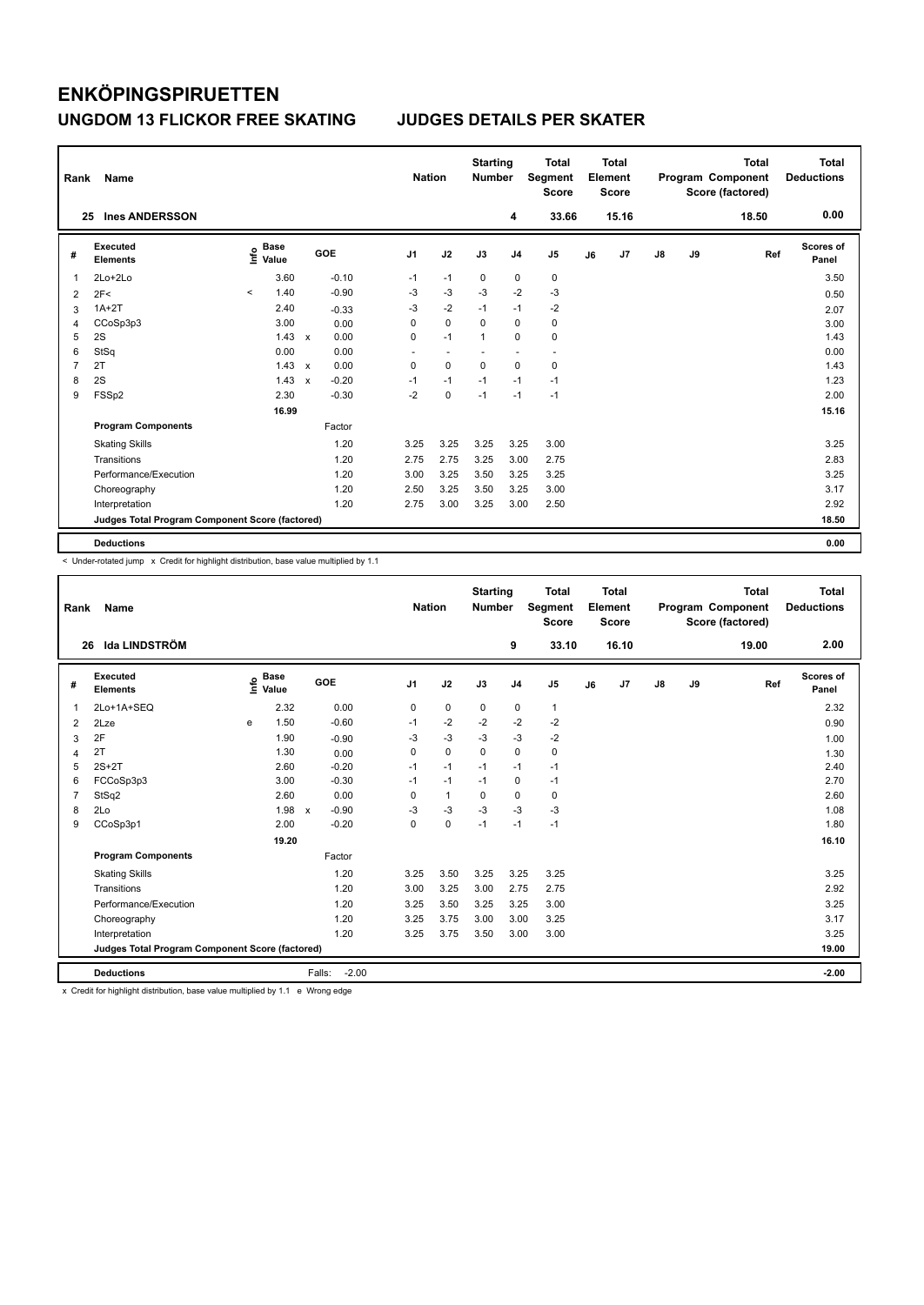|   | Rank<br>Name                                    |                     |                                  |              |                   |                | <b>Nation</b> |      | <b>Starting</b><br><b>Number</b> | <b>Total</b><br>Segment<br><b>Score</b> | Total<br>Element<br><b>Score</b> |       |    |    | <b>Total</b><br>Program Component<br>Score (factored) | <b>Total</b><br><b>Deductions</b> |
|---|-------------------------------------------------|---------------------|----------------------------------|--------------|-------------------|----------------|---------------|------|----------------------------------|-----------------------------------------|----------------------------------|-------|----|----|-------------------------------------------------------|-----------------------------------|
|   | <b>Leia LANNESKOG</b><br>27                     |                     |                                  |              |                   |                |               |      | 22                               | 32.38                                   |                                  | 16.18 |    |    | 18.20                                                 | 2.00                              |
| # | <b>Executed</b><br><b>Elements</b>              |                     | <b>Base</b><br>e Base<br>⊆ Value |              | GOE               | J <sub>1</sub> | J2            | J3   | J <sub>4</sub>                   | J <sub>5</sub>                          | J6                               | J7    | J8 | J9 | Ref                                                   | <b>Scores of</b><br>Panel         |
| 1 | CCoSp3p1                                        |                     | 2.00                             |              | 0.00              | 0              | $\mathbf{1}$  | 0    | $-1$                             | 0                                       |                                  |       |    |    |                                                       | 2.00                              |
| 2 | 2F                                              |                     | 1.90                             |              | 0.00              | 0              | $\mathbf 0$   | 0    | 0                                | $\mathbf 0$                             |                                  |       |    |    |                                                       | 1.90                              |
| 3 | StSq2                                           |                     | 2.60                             |              | $-1.50$           | $-3$           | $-3$          | $-3$ | $-3$                             | $-3$                                    |                                  |       |    |    |                                                       | 1.10                              |
| 4 | 2Lo+2Lo                                         |                     | 3.96                             | $\mathsf{x}$ | $-0.60$           | $-2$           | $-2$          | $-3$ | $-2$                             | $-2$                                    |                                  |       |    |    |                                                       | 3.36                              |
| 5 | 2S                                              |                     | 1.43                             | $\mathsf{x}$ | $-0.13$           | 0              | $\mathbf 0$   | $-1$ | $-1$                             | $-1$                                    |                                  |       |    |    |                                                       | 1.30                              |
| 6 | 2Lz                                             | $\hat{\phantom{a}}$ | 1.65                             | $\mathsf{x}$ | $-0.90$           | $-3$           | $-3$          | $-3$ | $-3$                             | $-3$                                    |                                  |       |    |    |                                                       | 0.75                              |
| 7 | 2F+1A+SEQ                                       | -1                  | 2.64                             | $\mathsf{x}$ | $-0.30$           | $-1$           | $-1$          | $-2$ | $-1$                             | $-1$                                    |                                  |       |    |    |                                                       | 2.34                              |
| 8 | FSSp3                                           |                     | 2.60                             |              | $-0.20$           | $-1$           | 0             | $-1$ | $-1$                             | 0                                       |                                  |       |    |    |                                                       | 2.40                              |
| 9 | 2T                                              |                     | 1.43                             | $\mathsf{x}$ | $-0.40$           | $-2$           | $-2$          | $-2$ | $-2$                             | $-2$                                    |                                  |       |    |    |                                                       | 1.03                              |
|   |                                                 |                     | 20.21                            |              |                   |                |               |      |                                  |                                         |                                  |       |    |    |                                                       | 16.18                             |
|   | <b>Program Components</b>                       |                     |                                  |              | Factor            |                |               |      |                                  |                                         |                                  |       |    |    |                                                       |                                   |
|   | <b>Skating Skills</b>                           |                     |                                  |              | 1.20              | 3.25           | 3.50          | 3.00 | 3.50                             | 3.00                                    |                                  |       |    |    |                                                       | 3.25                              |
|   | Transitions                                     |                     |                                  |              | 1.20              | 3.00           | 3.25          | 2.75 | 3.25                             | 2.75                                    |                                  |       |    |    |                                                       | 3.00                              |
|   | Performance/Execution                           |                     |                                  |              | 1.20              | 3.25           | 3.25          | 3.00 | 3.00                             | 0.50                                    |                                  |       |    |    |                                                       | 3.08                              |
|   | Choreography                                    |                     |                                  |              | 1.20              | 3.00           | 3.50          | 3.00 | 3.25                             | 2.25                                    |                                  |       |    |    |                                                       | 3.08                              |
|   | Interpretation                                  |                     |                                  |              | 1.20              | 2.75           | 3.25          | 2.75 | 2.75                             | 2.25                                    |                                  |       |    |    |                                                       | 2.75                              |
|   | Judges Total Program Component Score (factored) |                     |                                  |              |                   |                |               |      |                                  |                                         |                                  |       |    |    |                                                       | 18.20                             |
|   | <b>Deductions</b>                               |                     |                                  |              | $-2.00$<br>Falls: |                |               |      |                                  |                                         |                                  |       |    |    |                                                       | $-2.00$                           |

< Under-rotated jump x Credit for highlight distribution, base value multiplied by 1.1 ! Not clear edge

| Rank           | <b>Name</b>                                     |         |                                    |                           |         | <b>Nation</b>  |             | <b>Starting</b><br><b>Number</b> |                | Total<br>Segment<br><b>Score</b> |    | <b>Total</b><br>Element<br><b>Score</b> |    |    | <b>Total</b><br>Program Component<br>Score (factored) | <b>Total</b><br><b>Deductions</b> |
|----------------|-------------------------------------------------|---------|------------------------------------|---------------------------|---------|----------------|-------------|----------------------------------|----------------|----------------------------------|----|-----------------------------------------|----|----|-------------------------------------------------------|-----------------------------------|
|                | <b>Daniella WATANABE</b><br>28                  |         |                                    |                           |         |                |             |                                  | $\mathbf{2}$   | 31.90                            |    | 15.20                                   |    |    | 17.70                                                 | 1.00                              |
| #              | <b>Executed</b><br><b>Elements</b>              |         | <b>Base</b><br>$\frac{6}{5}$ Value |                           | GOE     | J <sub>1</sub> | J2          | J3                               | J <sub>4</sub> | J <sub>5</sub>                   | J6 | J7                                      | J8 | J9 | Ref                                                   | <b>Scores of</b><br>Panel         |
| $\mathbf 1$    | $2Lz+2T$                                        |         | 3.40                               |                           | $-0.20$ | $-2$           | $-1$        | $\mathbf 0$                      | $\mathbf 0$    | $-1$                             |    |                                         |    |    |                                                       | 3.20                              |
| 2              | 2Lo<                                            | $\prec$ | 1.30                               |                           | $-0.30$ | $-1$           | $-1$        | $-1$                             | $-1$           | $-2$                             |    |                                         |    |    |                                                       | 1.00                              |
| 3              | 2F+1A+SEQ                                       |         | 2.40                               |                           | $-0.10$ | 0              | $-1$        | $\Omega$                         | $\mathbf 0$    | $-1$                             |    |                                         |    |    |                                                       | 2.30                              |
| 4              | FCCoSp2p1                                       |         | 1.40                               |                           | $-0.20$ | $-1$           | $-1$        | $\mathbf 0$                      | $\mathbf 0$    | $-2$                             |    |                                         |    |    |                                                       | 1.20                              |
| 5              | StSqB                                           |         | 1.50                               |                           | 0.00    | 0              | 0           | 0                                | 0              | $-1$                             |    |                                         |    |    |                                                       | 1.50                              |
| 6              | 1A                                              |         | $1.21 \times$                      |                           | 0.00    | $\Omega$       | $\mathbf 0$ | $\Omega$                         | 1              | 0                                |    |                                         |    |    |                                                       | 1.21                              |
| $\overline{7}$ | 2Lz<                                            | $\prec$ | 1.65                               | $\boldsymbol{\mathsf{x}}$ | $-0.90$ | $-3$           | $-3$        | $-3$                             | $-3$           | $-3$                             |    |                                         |    |    |                                                       | 0.75                              |
| 8              | 2F<                                             | $\prec$ | 1.54                               | $\boldsymbol{\mathsf{x}}$ | $-0.50$ | $-2$           | $-2$        | $-1$                             | $-1$           | $-2$                             |    |                                         |    |    |                                                       | 1.04                              |
| 9              | CCoSp3p3                                        |         | 3.00                               |                           | 0.00    | $\Omega$       | $\mathbf 0$ | $\Omega$                         | $\Omega$       | $-1$                             |    |                                         |    |    |                                                       | 3.00                              |
|                |                                                 |         | 17.40                              |                           |         |                |             |                                  |                |                                  |    |                                         |    |    |                                                       | 15.20                             |
|                | <b>Program Components</b>                       |         |                                    |                           | Factor  |                |             |                                  |                |                                  |    |                                         |    |    |                                                       |                                   |
|                | <b>Skating Skills</b>                           |         |                                    |                           | 1.20    | 3.00           | 3.25        | 3.50                             | 3.50           | 2.50                             |    |                                         |    |    |                                                       | 3.25                              |
|                | Transitions                                     |         |                                    |                           | 1.20    | 2.75           | 2.50        | 3.00                             | 3.00           | 2.00                             |    |                                         |    |    |                                                       | 2.75                              |
|                | Performance/Execution                           |         |                                    |                           | 1.20    | 3.00           | 3.00        | 3.25                             | 3.25           | 2.25                             |    |                                         |    |    |                                                       | 3.08                              |
|                | Choreography                                    |         |                                    |                           | 1.20    | 3.00           | 3.25        | 3.00                             | 2.75           | 2.00                             |    |                                         |    |    |                                                       | 2.92                              |
|                | Interpretation                                  |         |                                    |                           | 1.20    | 2.50           | 3.00        | 3.25                             | 2.75           | 2.00                             |    |                                         |    |    |                                                       | 2.75                              |
|                | Judges Total Program Component Score (factored) |         |                                    |                           |         |                |             |                                  |                |                                  |    |                                         |    |    |                                                       | 17.70                             |
|                | <b>Deductions</b>                               |         |                                    | Falls:                    | $-1.00$ |                |             |                                  |                |                                  |    |                                         |    |    |                                                       | $-1.00$                           |

< Under-rotated jump x Credit for highlight distribution, base value multiplied by 1.1